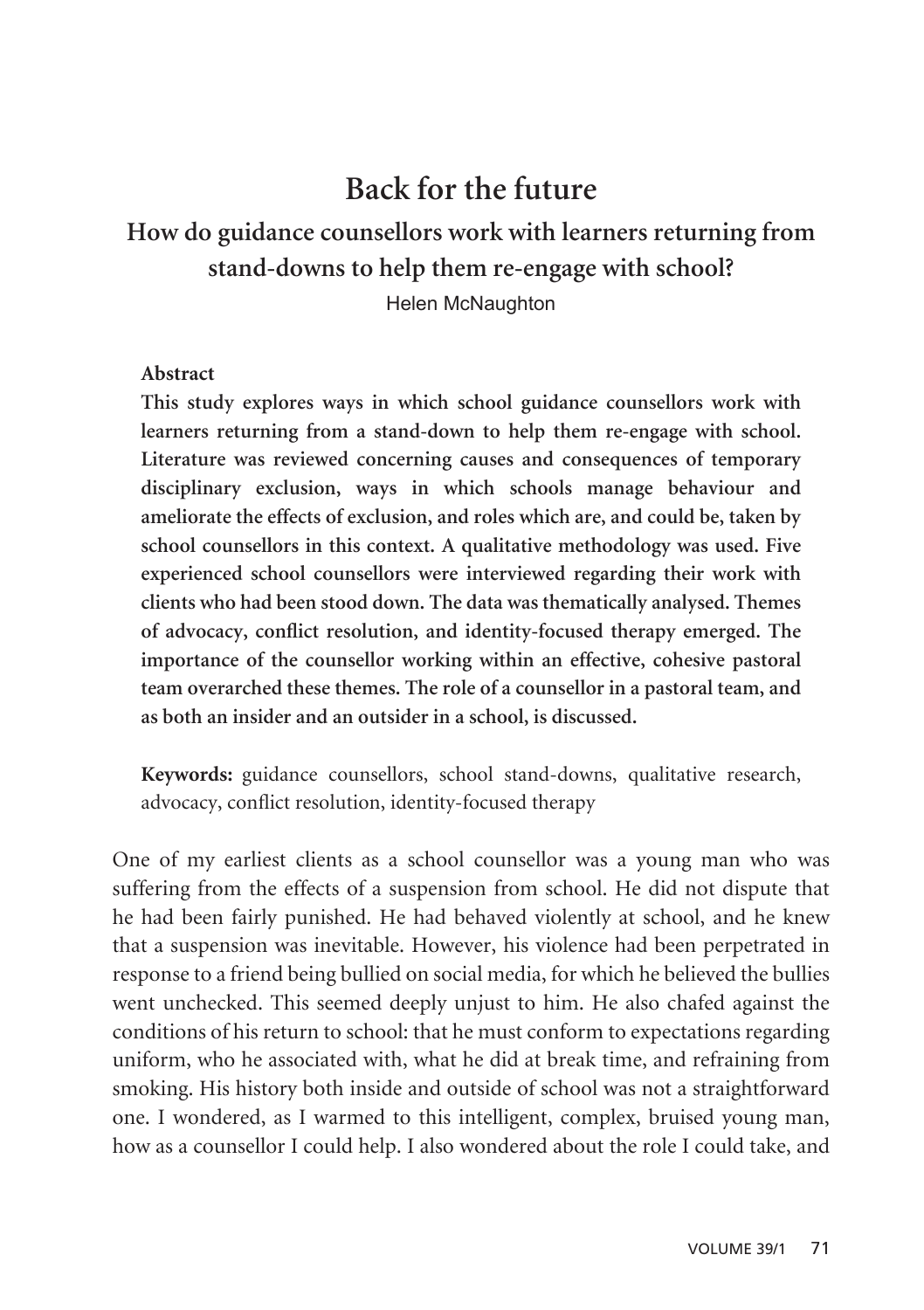should take, that might facilitate a return to school—a role that could promote healing, resolution, and re-engagement with learning, rather than the alienation and frustration he so clearly felt.

In Aotearoa New Zealand schools, stand-downs and suspensions are the two types of temporary exclusion which are imposed as the consequence of gross misconduct, continual disobedience, or behaviour which poses a serious risk of harm. The New Zealand Ministry of Education (MoE) *Guidelines for Principals and Boards of Trustees on Stand-downs, Suspensions, Exclusions and Expulsions* (2009a) require that school principals are "flexible and fair" (p. 3) in deciding whether to stand down or suspend a learner. This means taking the context of the misbehaviour into account and treating everyone concerned with respect, balancing their "knowledge, abilities and culture" (p. 3) with the need to maintain a "safe and effective learning environment" (p. 3). Stand-downs are the less serious consequence of the two measures, with a limit of five consecutive days and a guaranteed return to school. In contrast, learners who are suspended must appear before the school's board of trustees to negotiate whether they can return, and the conditions under which they may do so.

Regardless of the reasons for the stand-down or suspension, such an event can have a significant impact on the life of a learner and can present a variety of difficulties on return to school. Stand-downs and suspensions disproportionately affect Mäori, Pasifika, and learners from low socio-economic backgrounds (MoE, n.d.)—the very groups for whom the Ministry of Education seeks to address disparities in educational outcomes (MoE, 2014). In 2016, for example, Mäori learners were stood down 1.8 times as often as the national average, and Pasifika learners 1.2 times as often. Learners in decile 1 or 2 schools were more than four times more likely to be stood down than those in decile 9 and 10 schools (MoE, n.d.). The importance, therefore, of adequate intervention after a standdown cannot be understated. It can make the difference between re-engagement with school and a pathway towards serious marginalisation from education, and ultimately from full participation in society (Towl, 2012).

The Ministry of Education requires that learners are given access to appropriate guidance and counselling where practical, both before and during the stand-down or suspension process, and on their return to school (MoE, 2009a). The guidelines do not specify the amount or type of counselling, or who will provide it. Despite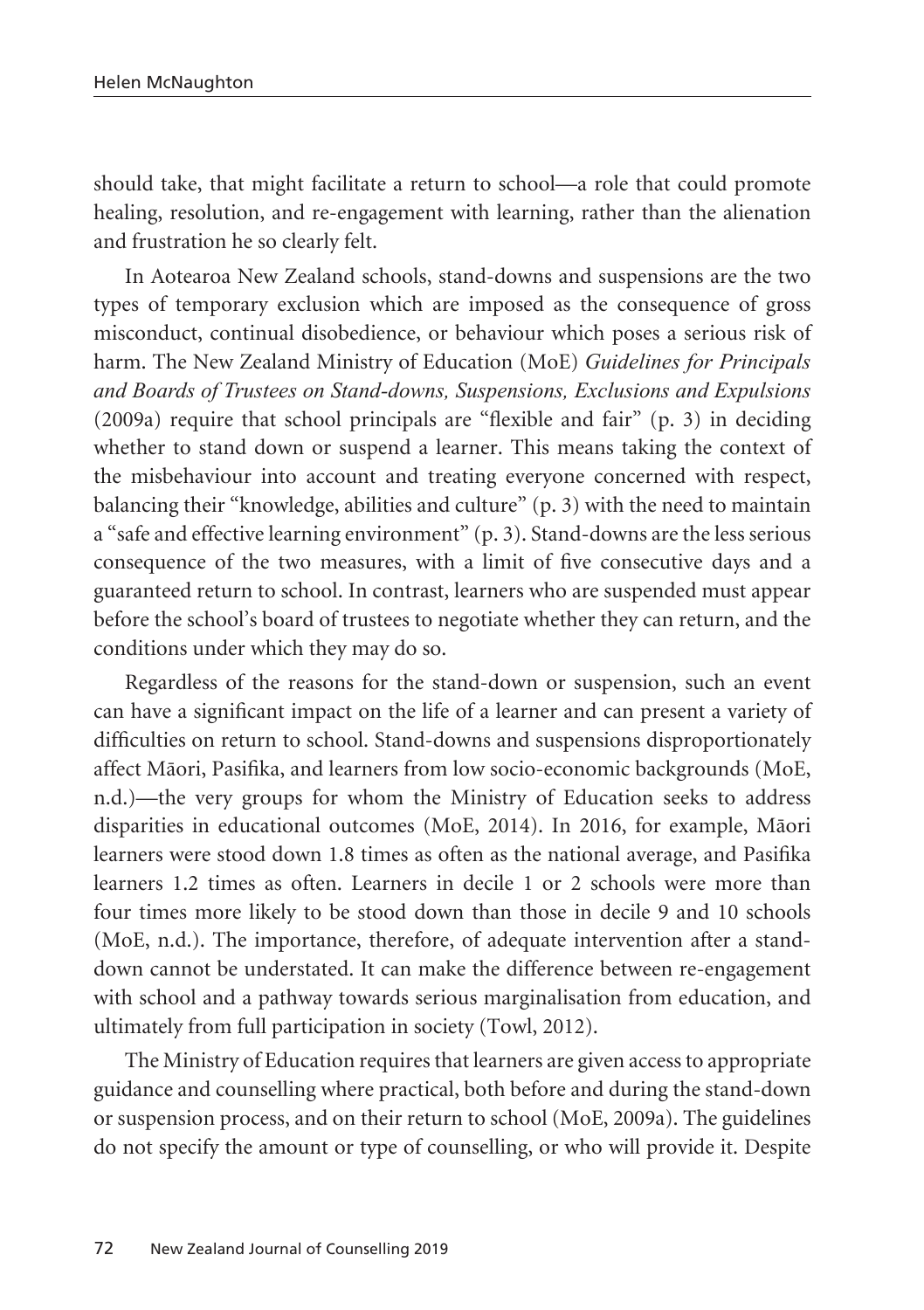the Ministry of Education (2009b) specifically requiring that counselling be offered to learners in this situation, little New Zealand research exists which explores the work of school counsellors with learners returning from a stand-down. The current study, therefore, investigates how five practising school counsellors explain their role in this process. The primary focus is on stand-downs, because learners are always entitled to return to school after a stand-down and stand-downs tend to precede suspension chronologically as well as in terms of the seriousness of the offences that prompt them (Towl, 2012). Therefore, it seems more likely that the intervention of a counsellor at this point will be helpful in preventing further disciplinary issues.

Intervention at this point is fundamentally an issue of social justice. Exclusion from school happens in a context which often arises from and perpetuates inequity and disengagement from education. Challenging its use and its outcomes is part of striving, as school counsellors and educators, for a more positive experience of school for all.

#### **Literature review**

On the surface, a stand-down is an individual response to an individual learner's behaviour. However, a body of international research (Michail, 2011; Riordan, 2006; Skiba, Shure, Middelberg, & Baker, 2012; Towl & Hemphill, 2016; Vavrus  $& Cole, 2002)$  shows that there are many characteristics of both schools and communities which have a greater influence on whether an individual is temporarily excluded than their specific behaviour. The influence of factors outside the individual is noted by the American Psychological Association Zero Tolerance Task Force (APAZTTF) (2008): "[rates] of suspension and expulsion vary widely across schools and school districts, and this variation appears to be due as much to characteristics of schools and school personnel. . .as to the behavior or attitudes of students" (p. 854). Similarly, according to the New Zealand Ministry of Education, "Stand-downs, suspensions, exclusions and expulsions are measures of a school's response to particular behaviours. What one school may choose to suspend for, another may not" (Education Counts, n.d., para. 5).

However, the detrimental effects on an individual of a stand-down are significant, even after controlling for a range of social factors in the individual's immediate family and community. For example, an Australian study showed that suspension from school in Year 10 tripled the likelihood of not completing Year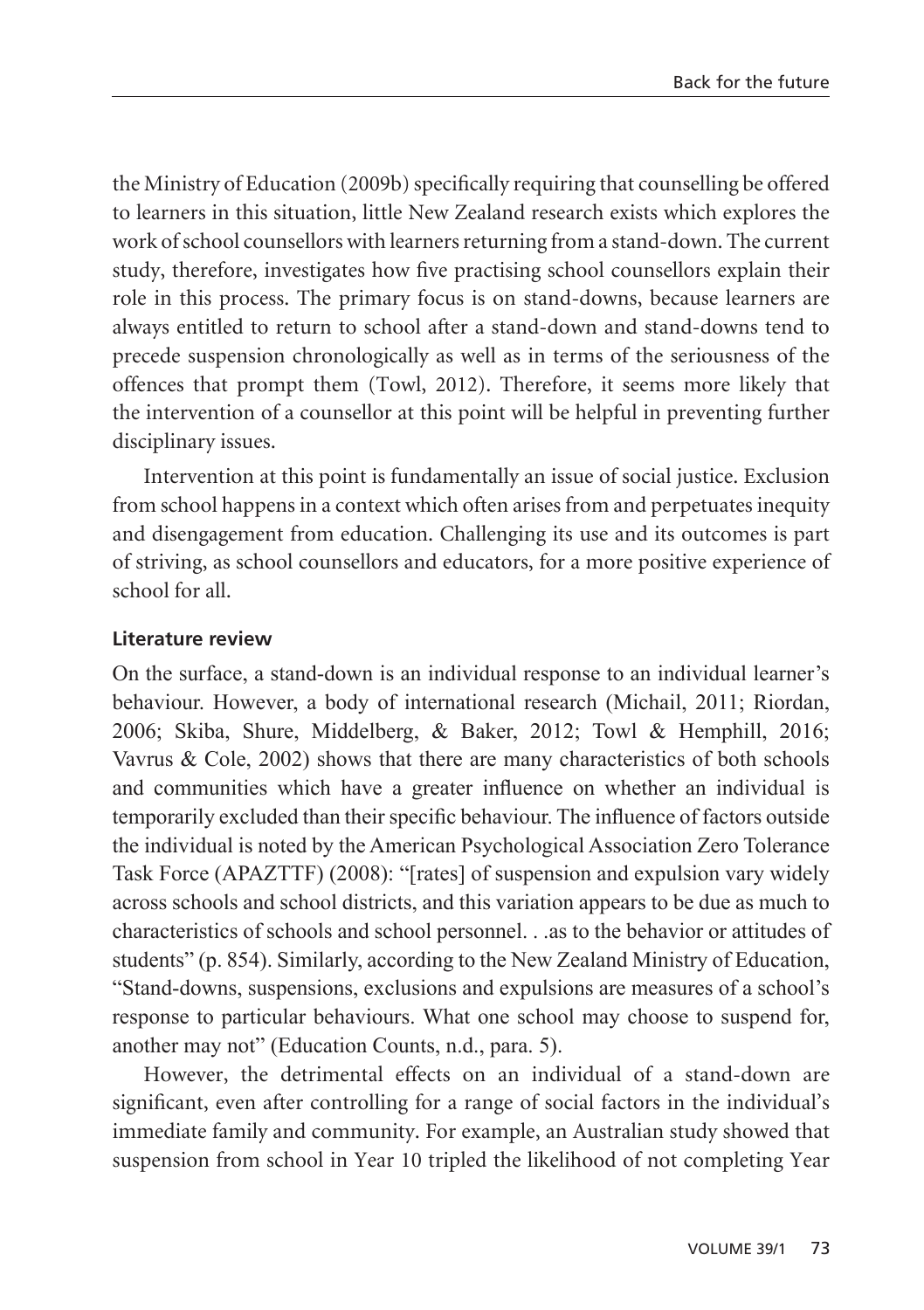12, doubled the likelihood of not being in paid employment three years later, and increased the chance of being involved in antisocial behaviour (Hargreaves & Hemphill, 2009). New Zealand qualitative research (Towl, 2012) also indicated that, in the absence of effective intervention, an excluded child's identity as a successful member of the school community was damaged because of stand-down, and this continued to worsen on their return.

A school community also feels the negative effects of temporary exclusion as a disciplinary measure. The APAZTTF (2008), for example, concluded that higher rates of suspension and expulsion correlated with less satisfactory ratings of school climate and governance structures by staff and students, more time spent on discipline, and a decrease in schoolwide academic achievement.

The literature suggests that exclusion neither increases positive behaviour nor deters undesirable behaviour. In fact, the APAZTTF (2008) suggests that exclusion is a developmentally inappropriate tool for adolescents. However, for a variety of practical, political, and philosophical reasons (Towl, 2012), it continues to be used as a disciplinary tool in schools. Therefore, in a world where temporary exclusion is perhaps unavoidable, it is important to consider how it can be used with minimum harm, and how learners' safe and productive return to class can best be facilitated.

Research shows that for learners to return successfully from a temporary exclusion, connection to the school and the supportive relationships and systems which surround them must be repaired or established (Towl, 2012). Conversely, in situations where the school and parents blame each other for a learner's behaviour, successful re-engagement with school is unlikely. Successful reintegration encompasses rebuilding the individual's identity as part of the school as well as the satisfactory resolution of issues associated with the stand-down (Towl, 2012). International research around shame and resilience is relevant in this context. Such research suggests that shame is fundamentally an experience of disconnection (Webb, 2009), with a range of negative intra-personal and inter-personal outcomes (Cohen, Wolf, Panter, & Insko, 2011; Tangney, Stuewig, & Martinez, 2014) and that resilience comes as much from the systems of relationships within which an individual is embedded as from their individual characteristics (Pinterits, D'Cunha, & Athmann, 2013).

Restorative practice, as a way of achieving the necessary reconnection, has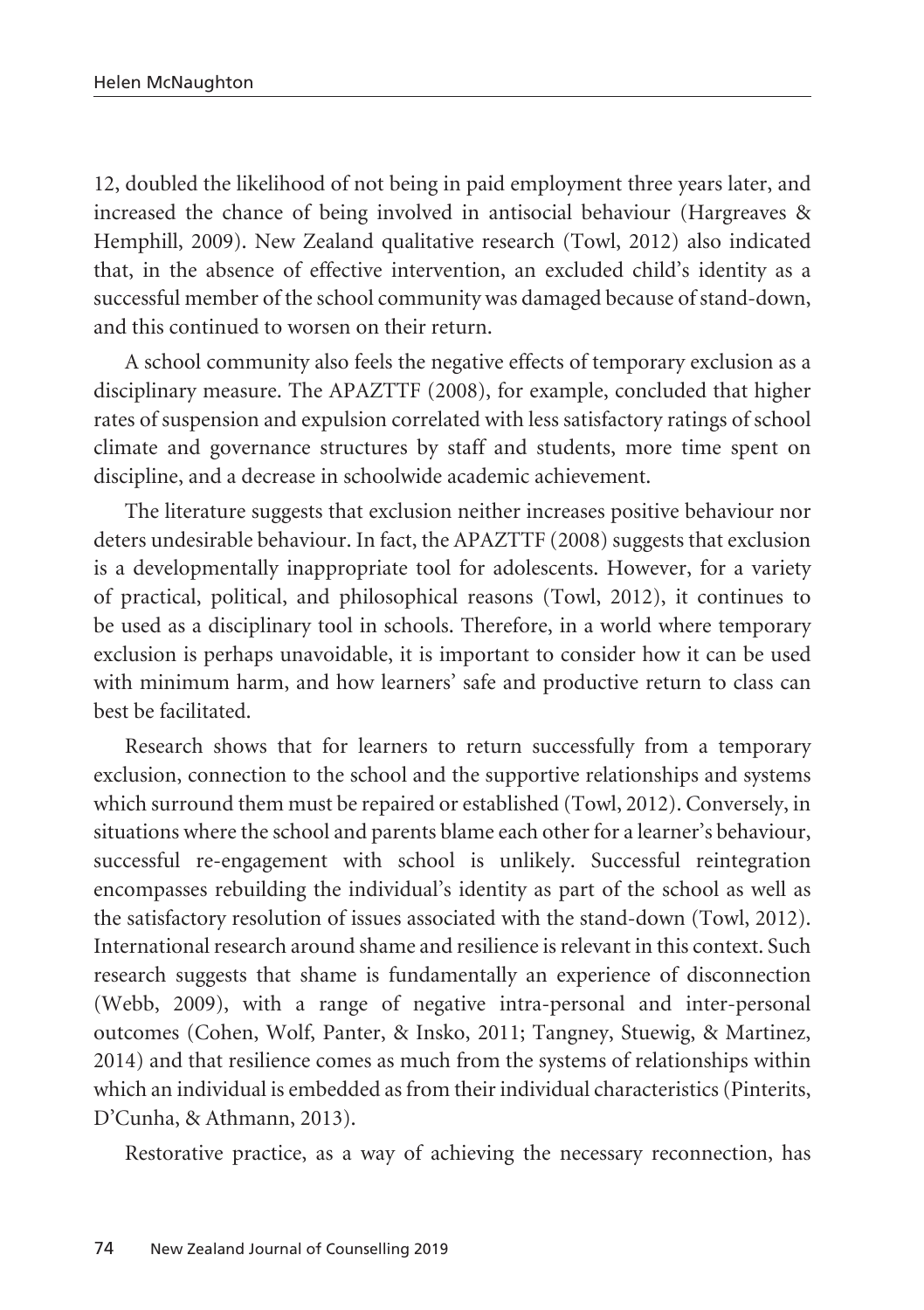been part of Aotearoa New Zealand's educational landscape for at least two decades (Adair & Dixon, 2000; Berryman & Bateman, 2008; Drewery, 2004). Strong international evidence supports its effective use (e.g., APAZTTF, 2008) and indicates its potential to respect cultural diversity and reduce ethnic and socioeconomic disparities in suspension (Anyon et al., 2014; Skiba et al., 2012).

Other literature regarding temporary exclusion explores counselling, remediation of academic gaps, and addressing other challenges in learners' lives. Combinations of these measures have shown promise, however on their own, or even in combination, they are insufficient if they fail to address a lack of belonging within the school (Dharan, Meyer, & Mincher, 2011). This reiterates the futility of a focus on remediating the individual in the absence of an understanding of their relationships and identity within the school.

While specific literature regarding how Aotearoa New Zealand counsellors' work with clients in this context is sparse, their role as adults who understand identity, relationship, shame, connection, and resilience is well documented. Two New Zealand studies (McMenamin, 2014; Winslade & Williams, 2017) and an Australian study (Truneckova & Viney, 2012) have explored in depth how school counsellors used a narrative framework (White, 2007) with clients who had been, or were close to being, temporarily excluded from school. All have a strong emphasis on rebuilding the client's identity as someone who can make the choices necessary to succeed at school, and the re-establishment of connections and relationships that have been damaged. More broadly, a search of the *New Zealand Journal of Counselling* has identified literature pertaining to school counsellors working in respect of: peer conflict and difficult behaviour (Manthei, 1999), peer mentoring and mediation (Crowe, 2006), the discourses of difficult behaviour (Penwarden, 2007), emotional literacy (Kelleher, Foggitt, & Hansen, 2011), and challenging behaviour occurring as part of grief and spiritual crisis (Bray, 2008). All these indicate a body of professionals working with the skills and knowledge needed to support learners on return from a stand-down.

Individual counselling as a response to challenging behaviour, particularly when it has led to a stand-down, is only one aspect of a wider pastoral care system. The Ministry of Education (2017, p. 35) guidelines state that, "Time invested in strengthening the culture, processes and functionality of an interdisciplinary team is also an investment in student well-being." The crucial nature of a genuinely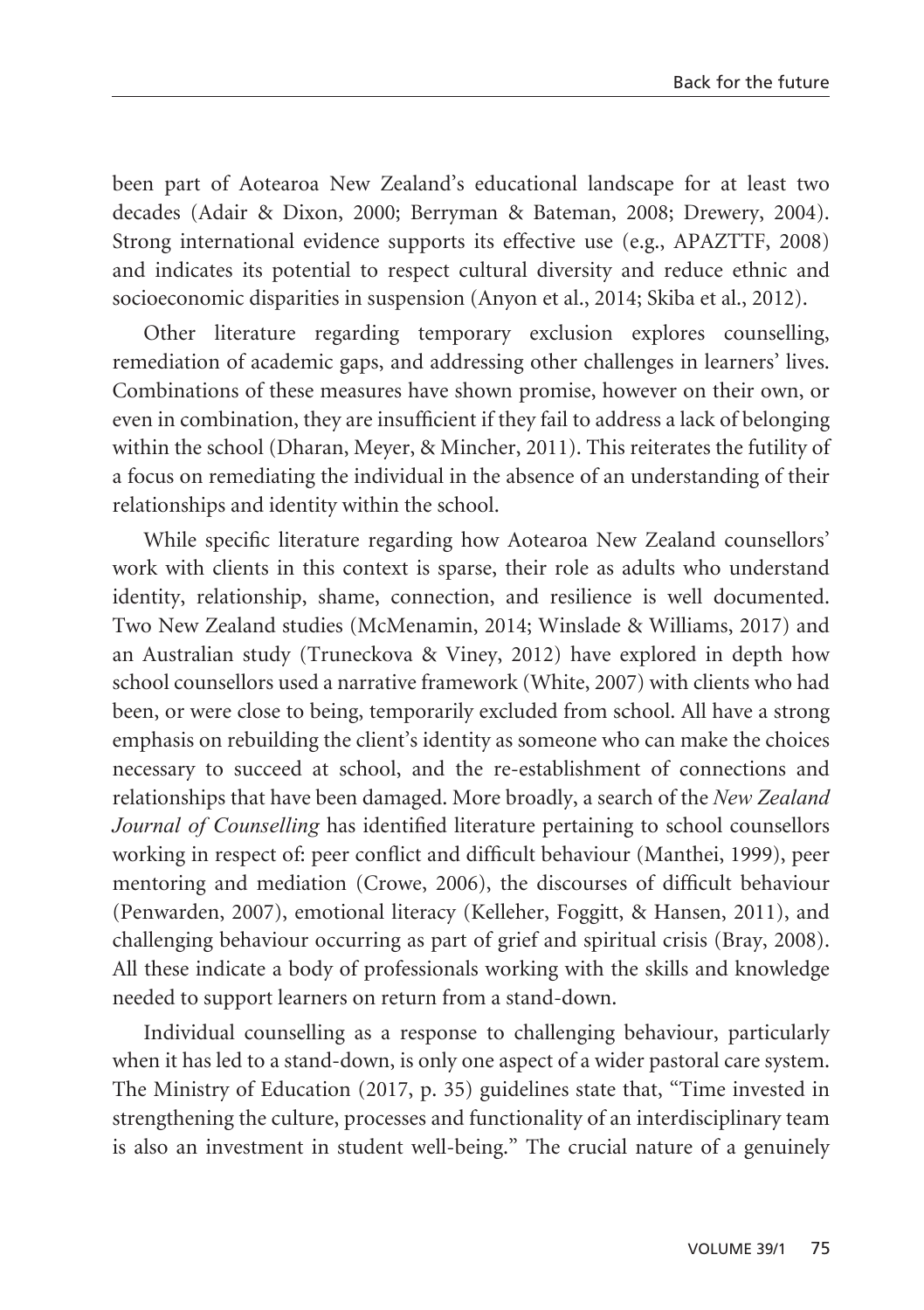coordinated team has also been explored internationally (Henry, McNab, & Coker, 2005), while in Aotearoa New Zealand, Ferguson (2012) has suggested that the school counsellor is a key figure in this team, moving and mediating between the worlds of discipline, family, and outside agencies and the inner worlds of their students.

Spratt, Shucksmith, Philip, and Watson (2006) emphasised the intrinsic link of the "pastoral" role of the support team with the "discipline" system of the school. Where this link is absent or ineffective, they suggest, discipline predominates and the result is a system that "undermine[s] the mental well-being of vulnerable miscreants" (p. 17). This once more alludes to the importance of effective reintegration as an issue of social justice.

## **Method**

## *Participants*

The participants in this study were five school guidance counsellors working in Auckland high schools, with between four and over twenty years' counselling experience. They had all had several opportunities to work with learners who had been stood down. This was a judgement sample (Marshall, 1996) where participants were chosen for their expertise in a particular field. Participants were recruited initially through an advertisement in the newsletter of the Auckland Branch of the New Zealand Association of Counsellors (NZAC), followed by a snowballing recruitment technique, whereby participants recommend further prospective participants. Three of the counsellors described themselves as narrative therapists, while the other two described themselves as eclectic, pluralistic, and personcentred.

## *Ethical considerations*

Approval for this project was sought from the University of Auckland Human Participants Ethics Committee and granted on March 16, 2018. The main ethical issues faced in this project concerned consent, confidentiality, and the obligation to carry out a study with demonstrable benefit for participants and others.

Participant information sheets were provided and discussed to ensure that participants were clear about what "consent" implied, particularly for their own anonymity and that of their schools. Maintaining confidentiality and protecting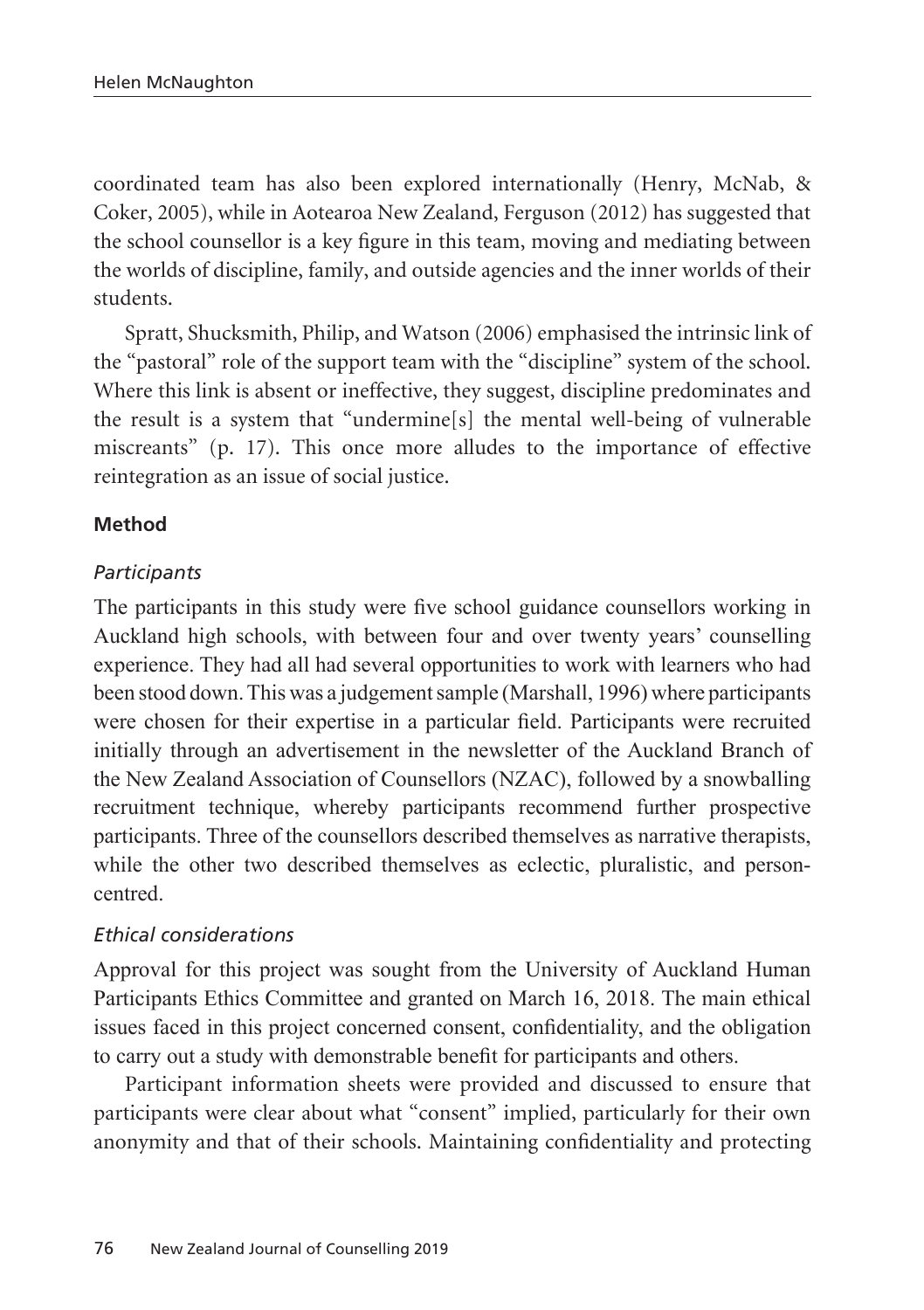the identities of participants was crucial because the community of school guidance counsellors in Auckland is reasonably small. Pseudonyms were used, and identifiable details of schools, learners, and participants were altered.

In terms of an ethical obligation to provide benefit to participants, the opportunity to reflect on their practices in a respectful and encouraging environment was a positive experience. One of the participants specifically stated that this was the case. The funding from Teach NZ to undertake my master's degree required a focus on Ministry of Education priorities (MoE, 2014), and carried an ethical onus to contribute to a conversation about improving equitable educational outcomes for Mäori, Pasifika, and learners in low-decile schools.

## *Procedure*

Data were gathered from each participant by means of a semi-structured interview, in which broad questions were asked concerning their work with learners returning from stand-down, and person-centred listening skills used to pursue the themes which arose in each interview. Interviews were held at quiet locations chosen by the participants and were between 40 and 70 minutes long. They were audiorecorded, transcribed, and then checked by the participants.

## *Data analysis*

Thematic analysis (Braun & Clarke, 2006) was used to analyse the data. After the transcripts had been read through multiple times themes began to emerge, which were then, on further reading, cross checked and colour coded. Eventually three broad themes were identified, which emphasised working within a pastoral team as an important aspect. These are identified and discussed in detail in the following section.

## **Results**

The major themes that emerged from the interviews, reflecting the ways in which the school counsellors described their work with learners returning from a standdown, were as follows:

- 1. Working as an advocate
- 2. Working to resolve conflict
- 3. Working with identity.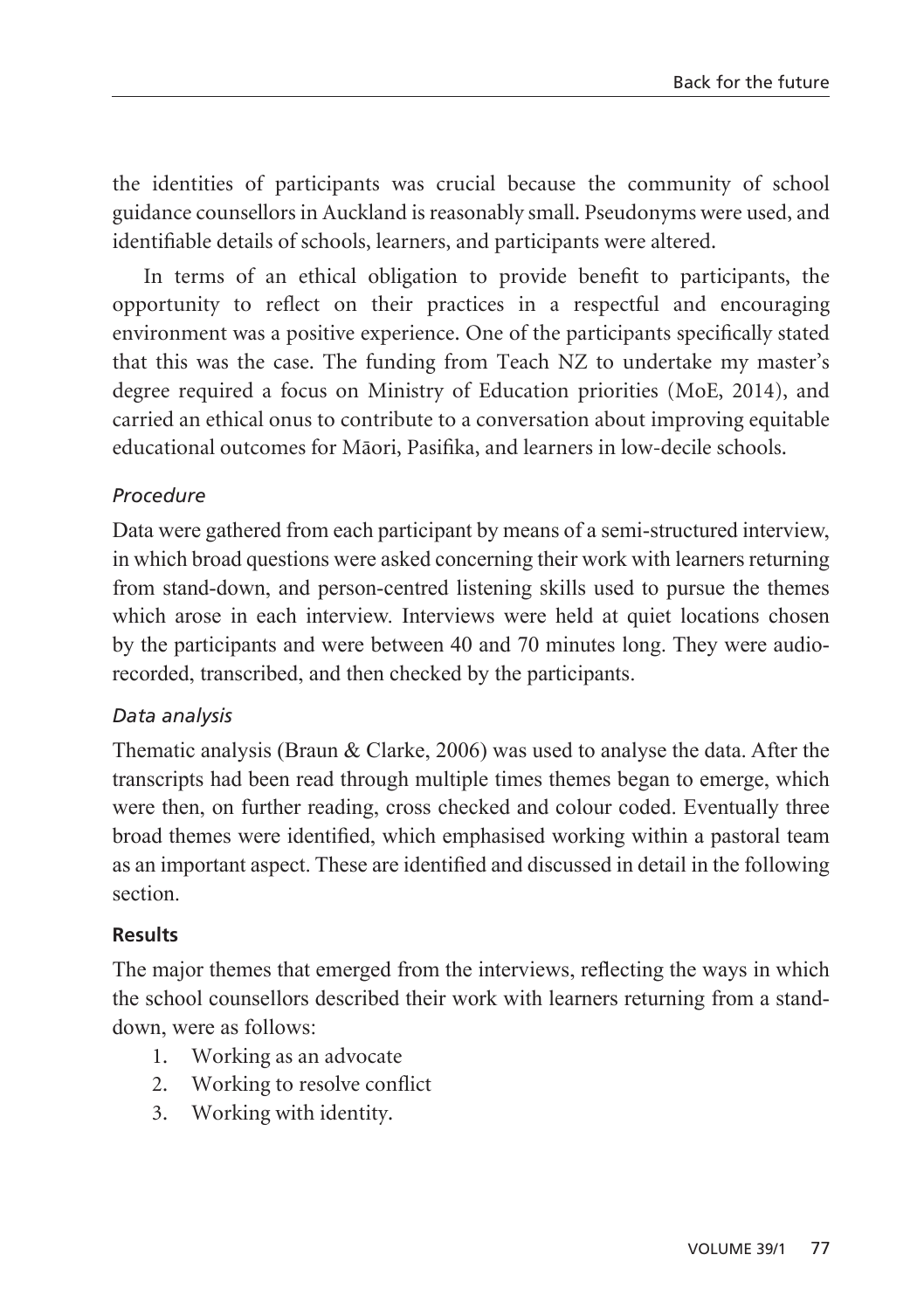#### *Advocacy*

The counsellors interviewed for this study unanimously took the position of advocate for the learner, and sometimes for their whänau, during the stand-down process. In various ways they were committed to supporting their clients through an experience that was framed as potentially difficult and hostile, and tended to distance themselves from the disciplinary aspects of the process:

*If the house leaders do a really good job with pastoral support, but also the discipline stuff, I just keep right out of that, and support the students that want to be supported.*  (Raewyn)

While whänau were often mentioned, the participants in this study tended to adopt advocacy as their own role, rather than attributing it to parents. The participants suggested that often the family were either somewhat powerless, and in need of support, or they were actively unsupportive of the school's expectations. Maria and Raewyn referred to their roles in supporting the parents, which mainly involved clarifying the process, and Maria specifically aligned herself with her client rather than the parents:

*I wouldn't wanna position myself as an ally to the family at the expense of the relationship with my student.* (Maria)

The only participant who described parents as being active in the process referred to their intervention to get their child to comply with the school's expectations because of the perceived desirability of attending that particular school. This allied these parents more closely with the school than with their offspring.

## *Working to resolve conflict*

Resolving conflict was a theme which emerged strongly in the context of benefits and challenges of working within a school's pastoral team. When the pastoral team was functioning effectively, this allowed for a division of labour within which the counsellors could focus on advocacy and supporting their clients to make meaning of the situation, find their personal agency within the situation, and move forward. They did this, secure in the knowledge that other members of the team were establishing exactly what had happened and resolving some of the more practical issues surrounding the stand-down and return to school. This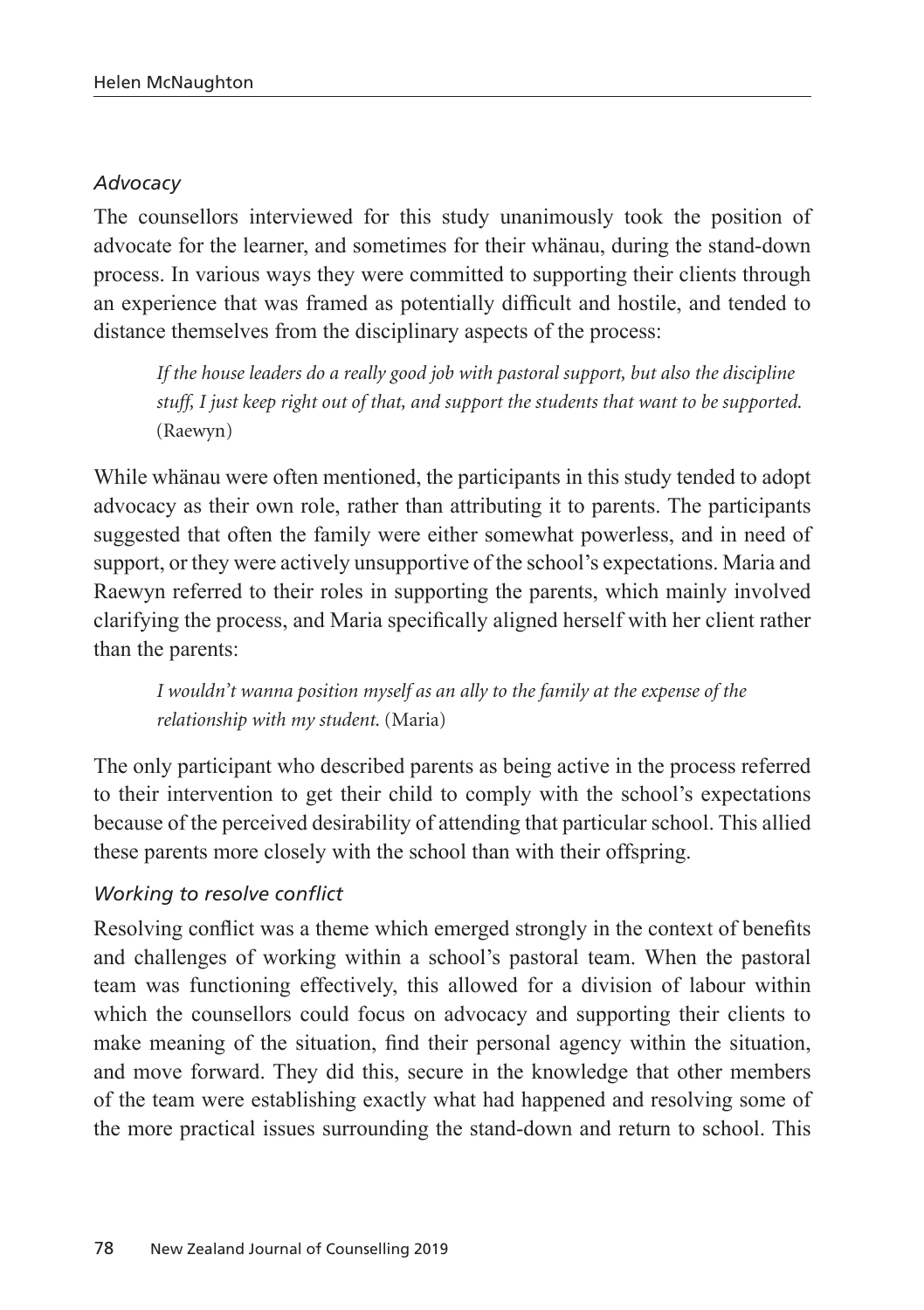meant that restorative conferencing was often not the primary responsibility of the counsellor:

*I think that the deputies are very, very good at getting the full picture. So, they will know, they do a lot of investigation, so it is, it is, OK yes, it is about the incident, but they actually really get a very full picture as to why this incident occurred.* (Maria)

*The deans will focus on credits and behaving yourself, toeing the line, and attendance and that sort of stuff. Whereas I'm much more interested in what sense they make of school and the purpose they see in schooling, sort of bigger picture ideas that they need to really understand before they get a new sense of purpose.* (Gabe)

In the pastoral teams which were described by the participants as the most effective, communication was strong, expectations about different roles were clear, and members felt that their contribution was both unique and valued. In these teams the counsellors were an integral part, both practically and philosophically, as Raewyn suggests in this comment:

*And sometimes the developmental stuff around adolescents is that they've gotta have the boundaries, and they've gotta have the more difficult situations to have the boundaries to hold up against. And if you're not giving that, you're failing them, really, in the school situation, I think. So, it's the counsellor working in with that sort of system, which is a bit of an art.* (Raewyn)

Often, however, the pastoral teams presented practical and philosophical challenges for the participants in their expectations around conflict resolution. Slow systems and processes, and poor communication, were practical issues within some of the participants' teams which limited the counsellors' sense of being able to fulfil their potential to help their clients resolve the issues which had led to their stand-downs.

An issue raised by all five participants was that, when counselling was a mandated condition of a client's return to school, they could be expected to work without the client's consent. One participant suggested that, occasionally, compulsion was actually helpful in overcoming the stigma associated with counselling, but in general, the counsellors considered this to be both unethical and unproductive:

*They [the school leadership] can't actually do that. They are not legally allowed to do that. Or they might think that they are, but it's placing an expectation on the counsellor that goes against our code of ethics.* (Gabe)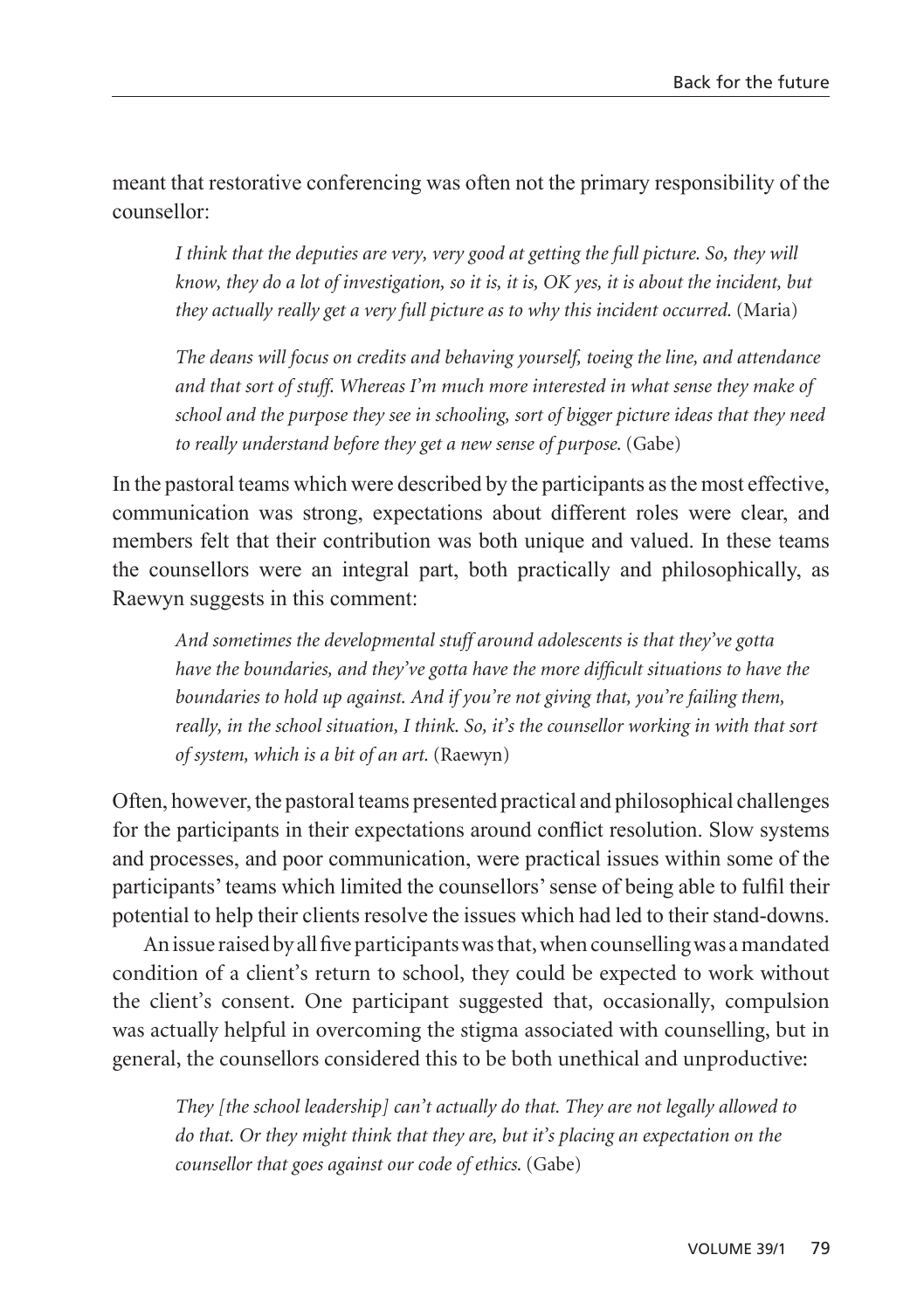*I'm happy to offer six sessions as part of him coming back into school, because this kid needs it. But not every kid is open to that. And would benefit from that.* (Maria)

Gabe also articulated an ethical tension between his role in the team and an agenda within the school, which appeared to devalue both the client and the work of the counsellor:

*It's happened where the boss has required me to. . .list times that I've seen the person, so they can use that when they're going to expel a person from school to say, "You know, we've done everything. We've tried the counselling, it hasn't worked." Well, they're making an assumption that counselling hasn't worked. They don't really know what's happened in the counselling room. Counselling might have worked really well, but it might not have solved [the school issues]...* (Gabe)

He went on to observe how, at times, the counsellor's work may even challenge the predominant discourses of the school, making conflict resolution difficult for the client and the counsellor because key parts of the problem remained unseen:

*It goes right back to how many exclusionary practices in schools are invisible and they just begin to produce themselves and so by the time the kid gets to the Dean a whole story has been created about this person that has generated a life of its own and it keeps reproducing itself too. So, by the time teachers are invited to gather evidence for whatever the Principal is intending to do, then this kid is really up against it.* (Gabe)

Maria also alluded to the need to address the school's discourses and underlying assumptions, particularly as they contributed to a culture where bullying was an acceptable part of adolescence.

Even when ethics were not at stake all the counsellors sometimes felt that their role was at odds with the main agenda of the pastoral team, undervalued, or seen as a formality. All five participants used the words "tick-box" to describe their work in this context, at least some of the time.

The expectation that the counsellor's role was to change or "fix" the client or compel them toward an action, such as apologising to someone, also met with resistance. Gabe described this expectation as "a general misunderstanding of what counselling is." The use of existing "tools" raised related problems. Two of the counsellors worked in schools where excluded learners were required to fill in a reflective booklet and discuss it with the counsellor on their return to school. Both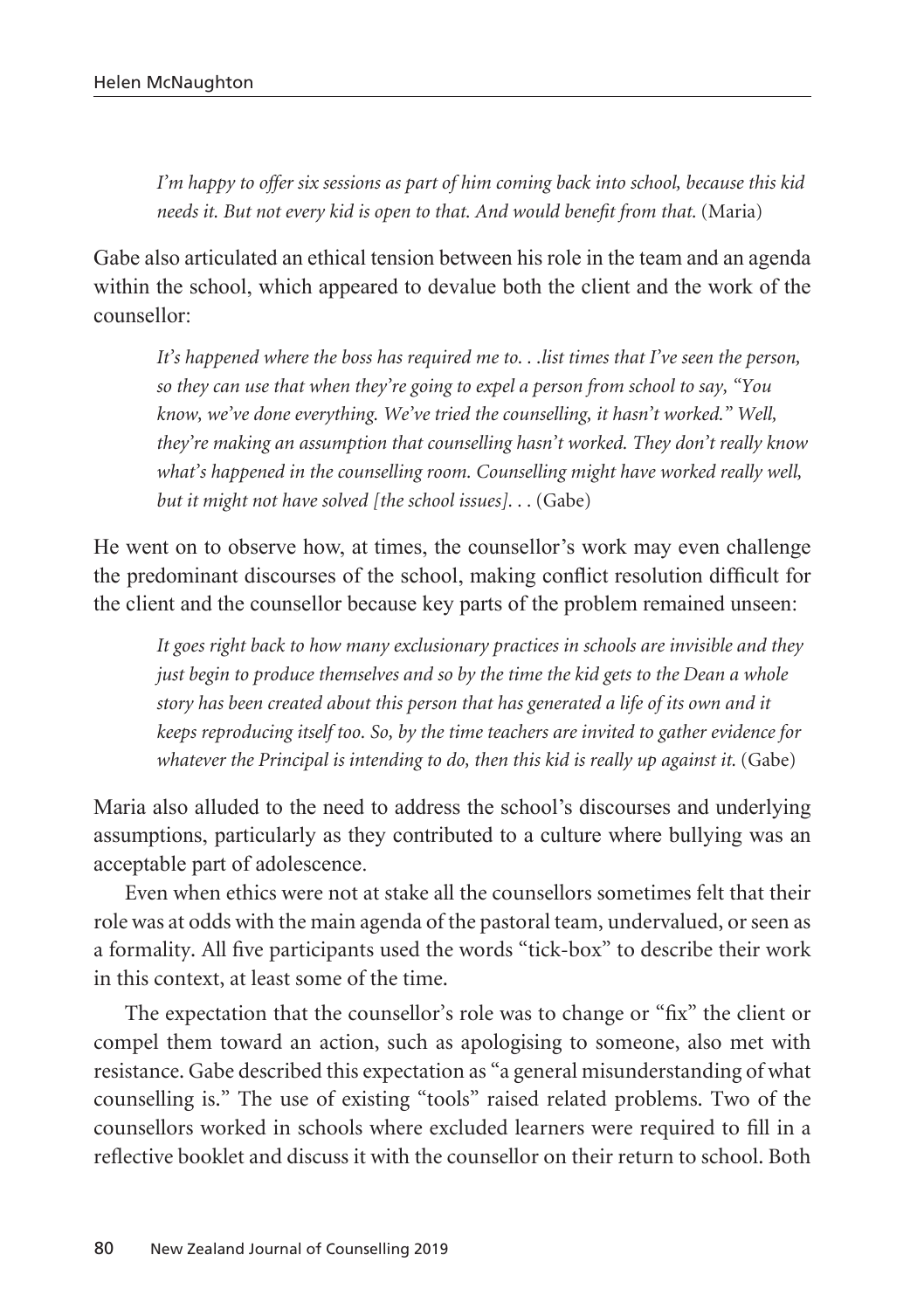felt that this was restrictive and often inconsistent with their counselling practice and their client's needs or abilities. The booklet was also perceived by some clients to be punitive, which was an association the counsellors resisted.

Finally, all the counsellors in this study noted that their workload prevented them from seeing everyone who was stood down, despite being aware of the Ministry of Education's expectation that all learners in this situation should be offered counselling. This contributed to some tensions within the pastoral teams regarding the allocation of a limited resource. Maria was concerned that an emphasis on the needs of the victim left the excluded learner in a vulnerable position, with potentially unresolved issues that could lead to another stand-down, or a deterioration in their mental health. Joe conversely wondered if it was fair that the most support was given to those who had committed the direst of deeds.

## *Working with identity*

Exploring who the learners "wanted to be," and how to shift a reputation that failed to equate to this, was addressed by all the participants as being part of the work they did with these clients. While the counsellors mentioned a wide range of modalities, the therapeutic alliance was pivotal for all, because of its potential to offer an experience of affirmation, understanding, personal agency, and empowerment. This helped the clients to move beyond blame and shame to a more complex and hopeful way of thinking about themselves and their future:

*I think what's helpful is just the counselling process and just beginning to help them to sort of make sense of what's happened, and not necessarily, that doesn't mean that the counselling's all about me drilling them about what they did to get suspended, they're in charge, so it would just be trying to empower them to figure out what they wanna do.* (Joe)

Within the context of a strong therapeutic alliance, however, there was also a sense in which willingness to accept responsibility, like consent, was necessary for worthwhile counselling:

*I just think. . .it depends on whether the kids really give a shit. If a kid doesn't care [. . .] Then it's just ticking boxes.* (Maria)

In fact, Raewyn likened her experience of working with learners who had not accepted responsibility for their stand-down to "bash[ing] your head against a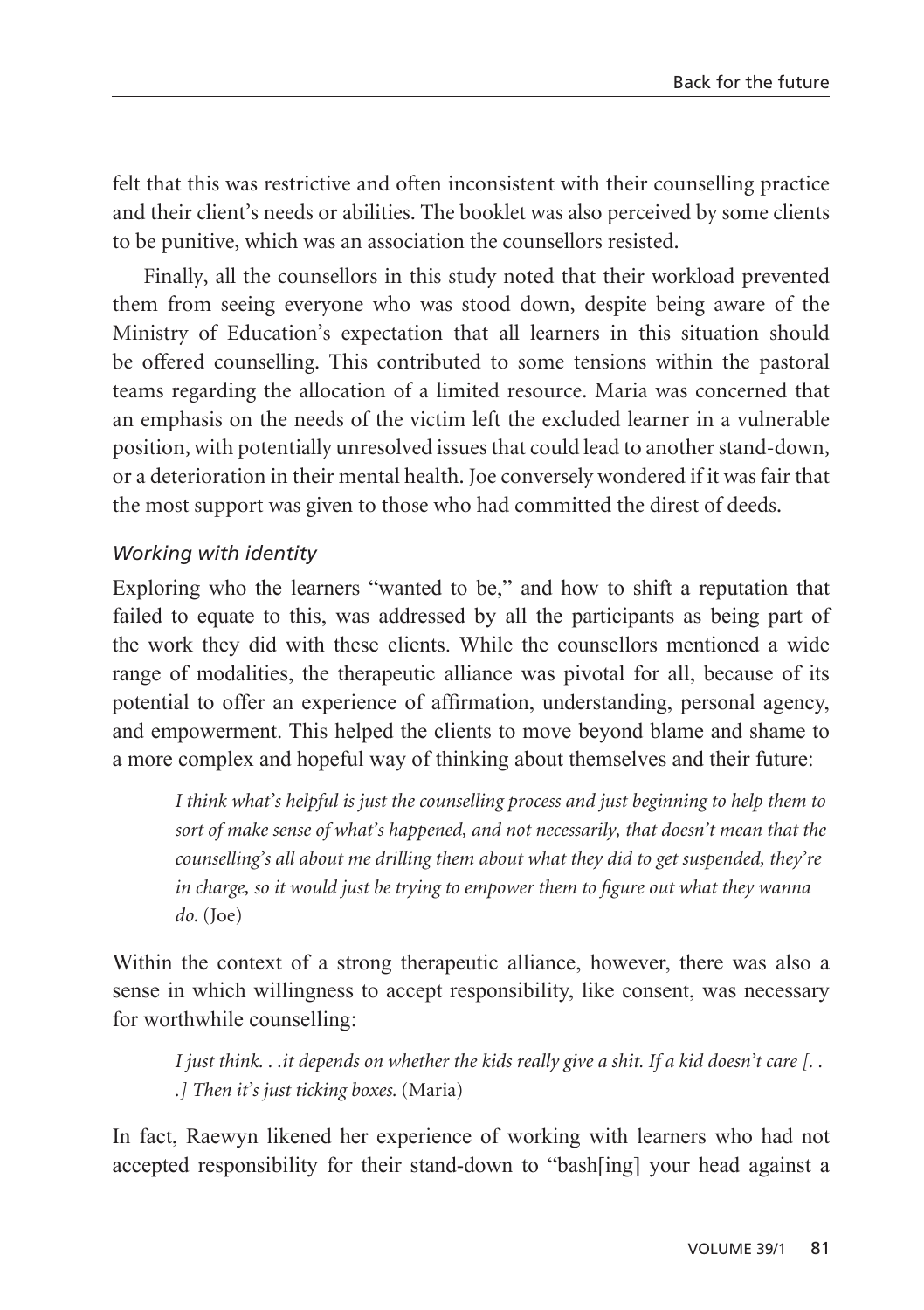brick wall." All the counsellors described intense time pressure in getting "buy in" from the client, an important prerequisite for successful work with them.

In addition, the counsellors all held clients' ownership of their behaviour in tension with a nuanced view of the context in which the behaviour occurred. Raewyn, for example, identified an incident where her knowledge of context, and advocacy for a learner, averted a stand-down that would otherwise have been inevitable. In general, the participants saw counselling as helping their clients to see that the stand-down event did not define them but was something they could contextualise and move on from.

*OK yes, I [the student] stuffed up, I'm taking responsibility, but actually this doesn't define me. . .I'm a good person.* (Raewyn)

Perspective-taking was spoken of in this context, both in terms of facilitating the clients' understanding of the point of view of those they had hurt, and of using the positive views of others as a vehicle for supporting a more complex and positive view of themselves.

Working with identity was most challenging where the clients' self-perception had been fused with trouble and disconnection for an extended period. In this context, the participants mentioned the impact of drug addiction, learning delay, specific learning disabilities, a history of truancy, violence, disconnection from school, diagnoses of attention deficit and hyperactivity disorder and autism spectrum disorder, and serious family dysfunction. A mismatch between the cultural and gender expectations of the client and the school or counsellor was another aspect of identity that posed a challenge to the client's benefiting from, or even accessing, counselling. However, while these clients were discussed in the context of resource-heavy interventions, all the counsellors spoke of them with a hope that their investment in them would lead to positive change.

#### **Discussion**

#### *Insider-outsider positioning*

The counsellors in this study unanimously believed that the functioning of the pastoral team, including a clear understanding of each other's roles, scope of practice, and ethical framework, was critical to the successful reintegration of learners after stand-downs. This reflected the findings of previous research (Ferguson, 2012;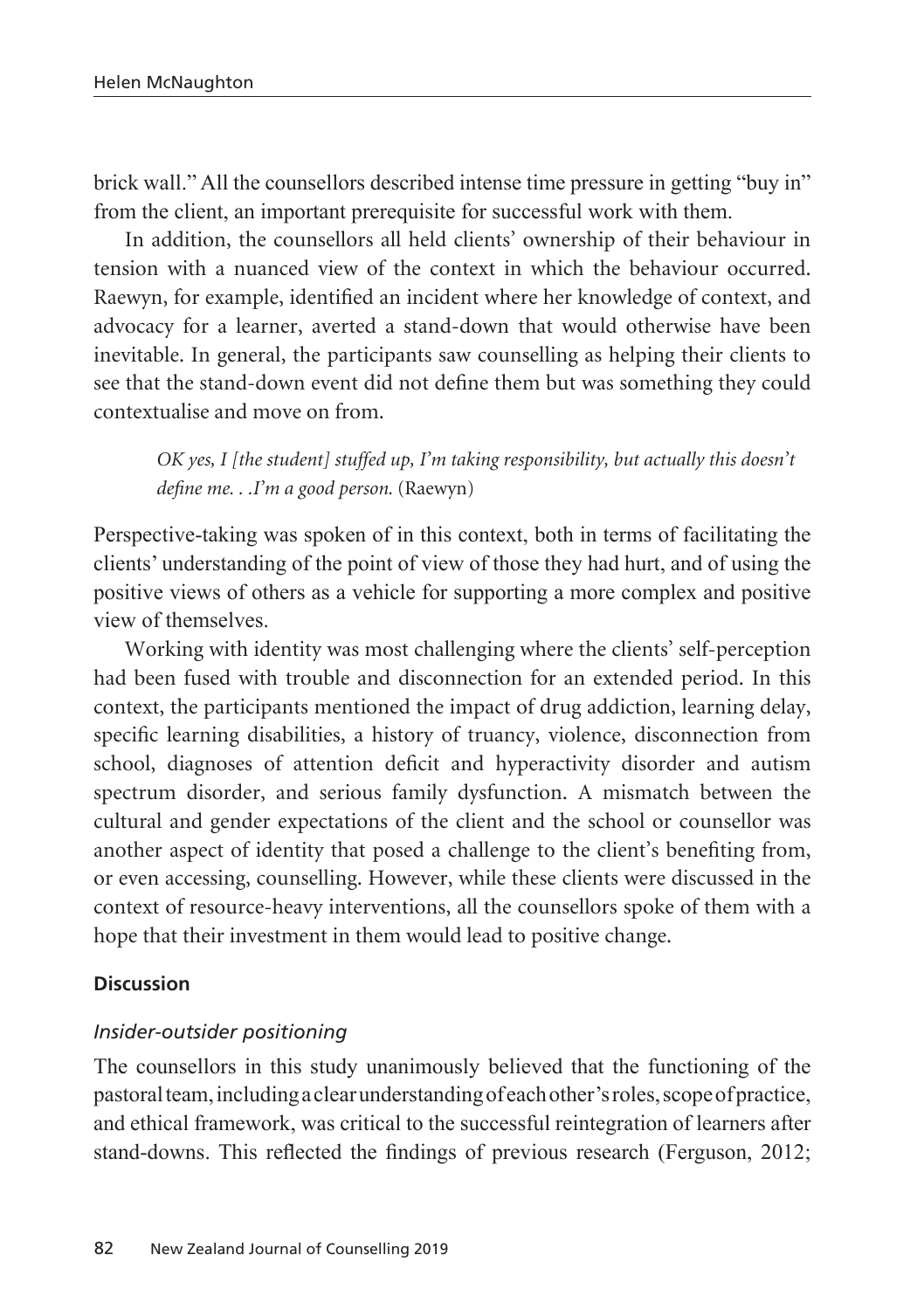Henry, McNab, & Coker, 2005; Spratt et al., 2006; To, 2006). The extent to which the participants positioned themselves as insiders or outsiders within these teams, and their schools, illuminates the unique role of school counsellors, and offers insight into how they can be most effective in their practices.

Their work with advocacy, conflict resolution, and identity, as described by the participants, was linked to and, ideally, nested within the functioning of the pastoral team. Such a team functions as an inclusive and fair system, where behaviour is considered in context and barriers to success are removed. Figure 1 is a representation of such a system at play:



**Figure 1.** The ideal placement of the role of counselling within the pastoral team

However, this model in Figure 1 was not fully realised in any of the participants' schools. The five counsellors' varied perceptions of the dynamics of stand-downs, punishment, and counselling, reflected some of the philosophical tensions that can be found in the literature about the most ethical and effective ways to manage behaviour in a school (APAZTTF, 2008). This was important, because the "fit" of the counsellors within their teams, and in relation to the disciplinary machinery of their schools, appeared to influence how effective they felt in bringing about positive change for learners returning from stand-down. One participant described effective processes and well-understood relationships between the counsellor,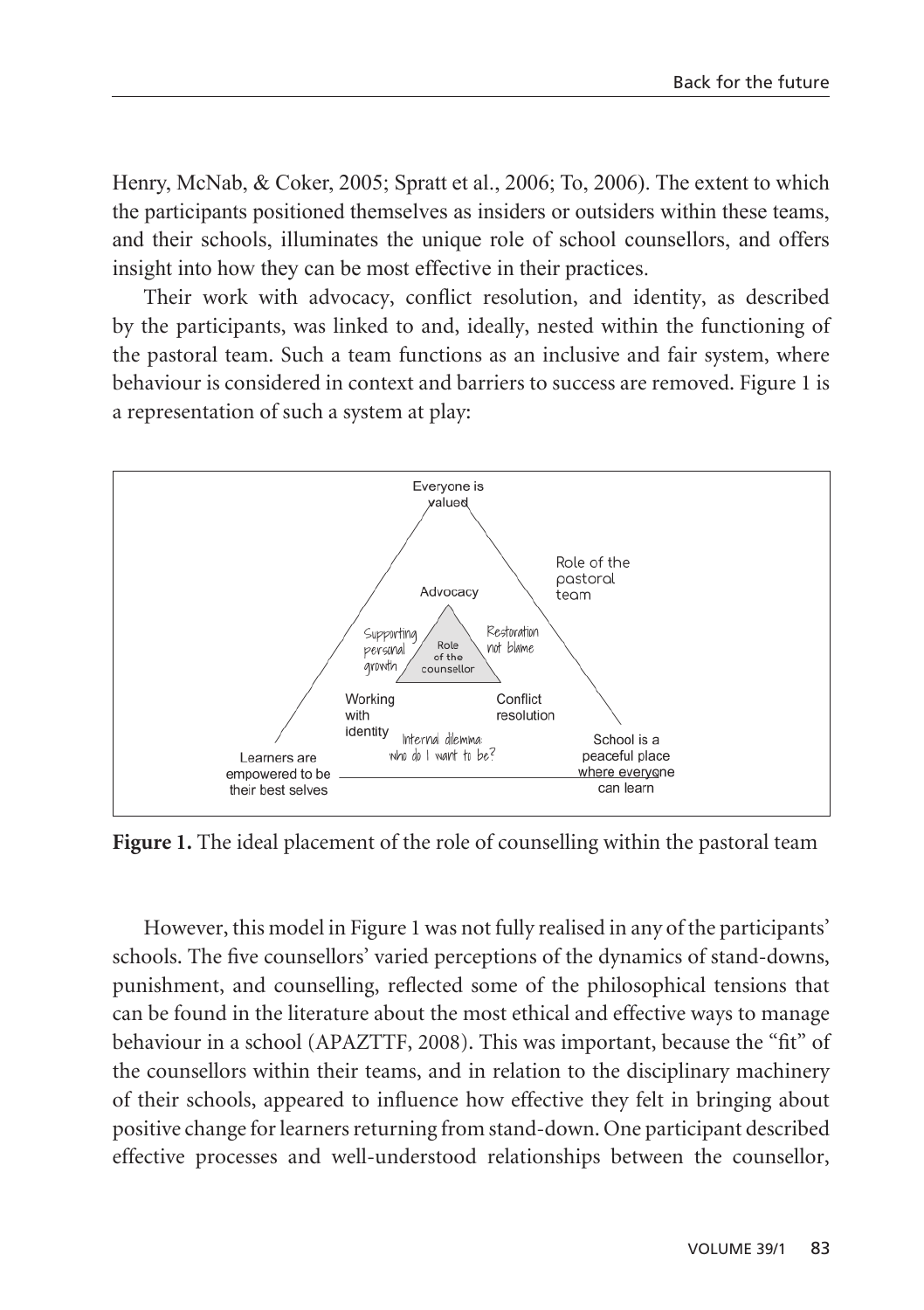deans, and school leaders, in which the highly experienced counsellor took a leadership role. In this instance, there appeared to be minimal tension between the counsellor and the school leadership team. However, the other four described various levels of feeling frustrated and misunderstood. To varying degrees, they seemed to feel that their work was better represented by the diagram in Figure 2.



Figure 2: A conflict between counselling and the core business of school?

This tension felt by the participants between their practice and other agendas within their schools could resonate with other school counsellors, teachers, and leaders alike. However, it raises questions about why this would be so. For instance, are there incompatibilities between the nature of counselling and the core business of a school? Alternatively, is there a shared agenda with differences in some of the detail of its implementation? The ultimate question is, perhaps, how can a pastoral team work best together for the benefit of all learners, including the "naughty" ones, and contribute meaningfully to the wider agenda of social justice in education? Reflecting on these questions brings into focus the counsellor as both an "insider" and an "outsider" in the school.

This insider-outsider position appeared to arise partly from the difference in emphases described in the following extract, where the focus of the school leadership team was on external, observable, and tangible aspects of learners' behaviours, whereas the counsellor was focused more on the impact of learners' internal world and understanding: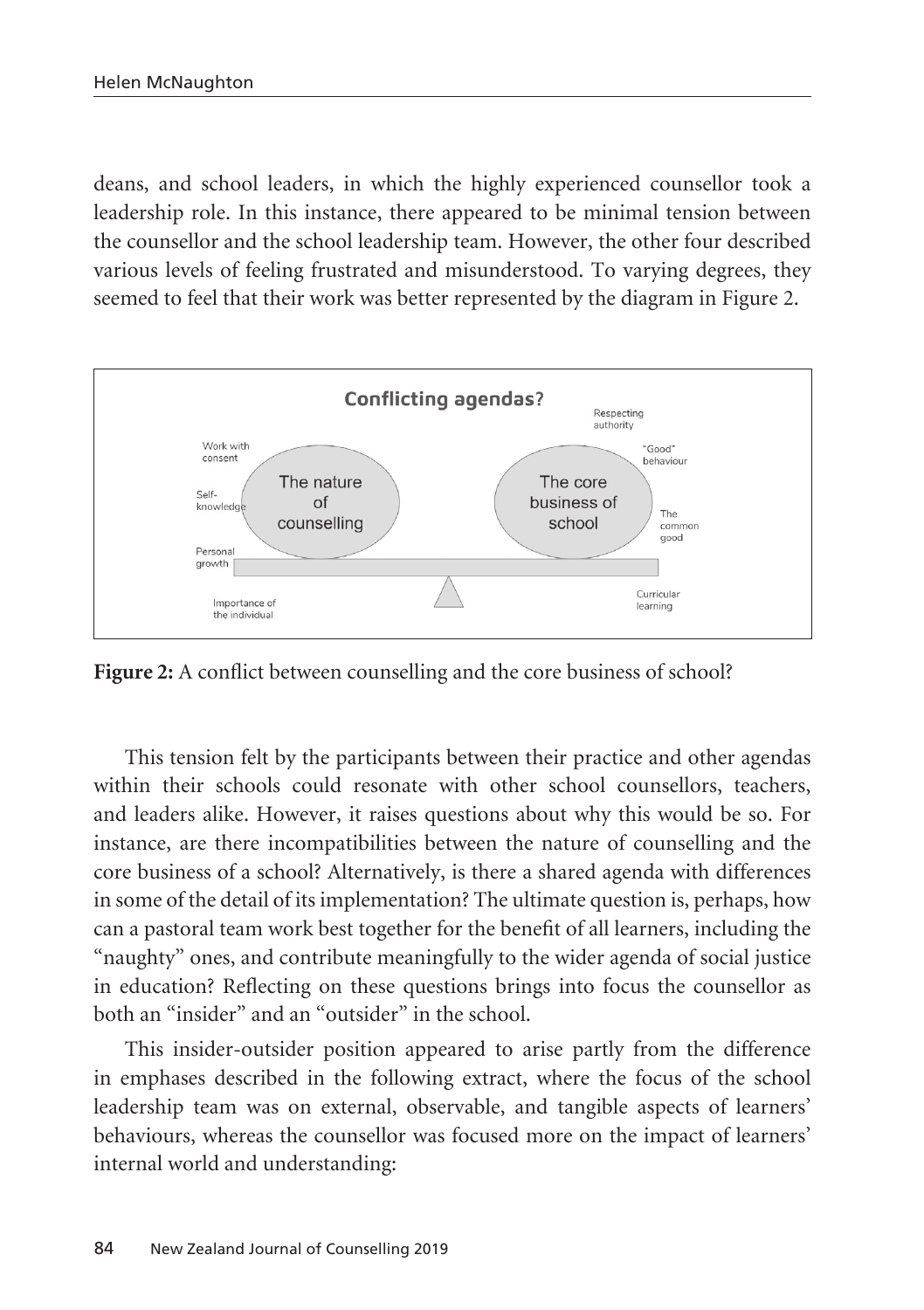*The deans will focus on credits and behaving yourself, toeing the line, and attendance and that sort of stuff. Whereas I'm much more interested in what sense they make of school and the purpose they see in schooling, the bigger picture ideas that they need to really understand before they get a new sense of purpose.* (Gabe)

The counsellors were not so much interested in outward change. They discussed practical coping strategies, such as anger management, behavioural plans, and cognitive strategies as ways in which they worked with learners returning from stand-downs. Furthermore, the counsellors' strong emphasis on the need for their clients to take responsibility for their actions indicates that they did not condone a focus on the needs of the learner who had been stood down at the expense of the hauora, or wellbeing, of the school community. In fact, none of the participants substantially questioned the fairness of the stand-downs they discussed, which perhaps indicates the extent to which they identify as insiders in the school system. However, their varying levels of concern with aspects of the process, and the feeling that their work was merely "box ticking," suggest an outsider position.

A philosophical area of insider-outsider tension arose around issues of consent. The counsellors all felt that they were ethically compromised to some extent when learners were required to see them as a condition of their return to school, placing them as outsiders within the school's processes. However, willingness to attempt to engage a reluctant young person in need of their help could also be regarded as an aspect of social justice and equitable provision of services. Luke observed how expectations of gender, for example, could influence a client's inclination to consent to counselling, limiting their capacity to freely choose to receive help. Although the same could perhaps be said for some young men's inclination to read, allowing them to refuse the services of an English teacher would be unethical. This is perhaps why, despite their discomfort around the ethics of consent, all the participants were willing to try to engage with reluctant clients, taking more of an insider position in the school's agenda. Perhaps workload issues, discussed by all participants, may have made the effective allocation of this limited resource a factor in their ethical decision-making around working with those who were reluctant to consent?

In other ways, the participants took a clear insider role. One of these was in relation to parents and whänau. While support was broadly offered, encouraging the influence and agency of whänau in the stand-down process was not discussed by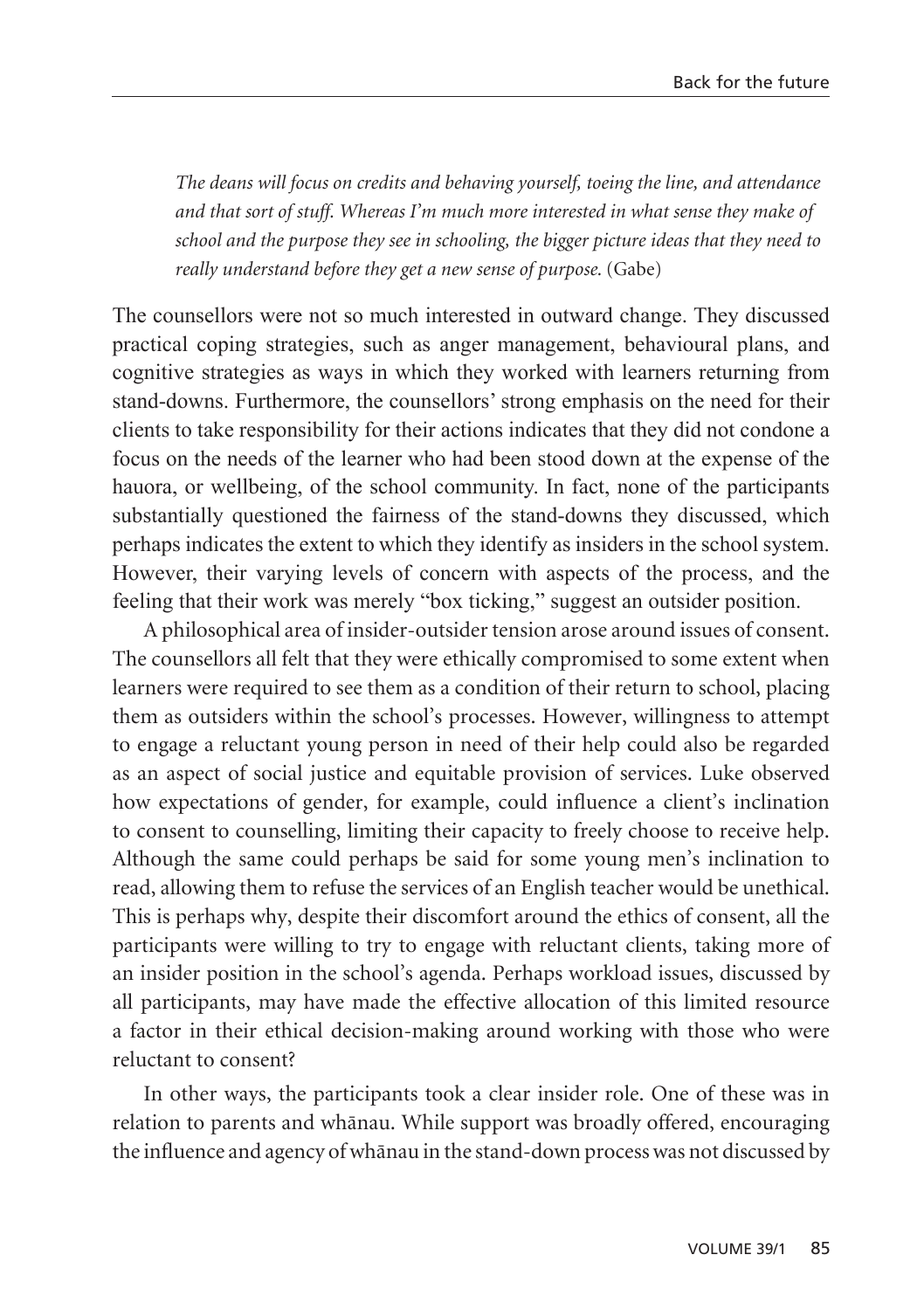the participants, perhaps because this was not one of their specific responsibilities within the team. The way in which the participants, all but one of whom were Päkehä, talked about the role of culture in their work with these clients and their whänau added a layer of complexity to their insider-outsider positioning. The role of culture and ethnicity in influencing a learner's identity, and therefore how best to approach their re-engagement with school after an incident of misbehaviour, has been explored at depth in Aotearoa New Zealand practice-based literature about restorative practice and Positive Behaviour for Learning commonly known as PB4L (Berryman & Bateman, 2008; MoE, 2015). Being Mäori or Pasifika was mentioned by the participants in this study as a complicating factor in successful counselling. While there was no hint of blame or superiority in the way that the counsellors talked about their clients, they expressed the need to adapt their practice to accommodate them. This suggests that they were consciously moving away from an insider position within their schools to be better able to support clients who were outside the school's "normal." Shame was also described by two of the participants as a culturally positioned barrier to engagement with both clients and whänau. Thus, the participants in this case aligned themselves with the "culture" of the school while simultaneously challenging it. Counsellors' complex insider-outsider roles in schools position them effectively to critique culturally driven assumptions around ethnicity, gender, what is considered "normal," and the status quo.

All this perhaps suggests that the agendas of counselling and the school at large are not mutually exclusive, and perhaps points to the need for counsellors and other school leaders to better understand their perceptions of each other's roles. Clearly, when working in a school, counsellors find themselves balancing the needs of their clients with the expectations of their employers, the needs of the individual with the school community. Towl's (2012) discussion of why principals choose to stand down or suspend, against the background of considerable international data suggesting that temporary exclusion has few benefits and many negative consequences, suggests that this is an issue with implications for other members of the staff too.

A review of the NZAC *Code of Ethics* (2016) and *The New Zealand Curriculum* (MoE, 2006) allows for exploration of a possible conflict of interest between counsellors and the schools in which they work. The "core values of counselling"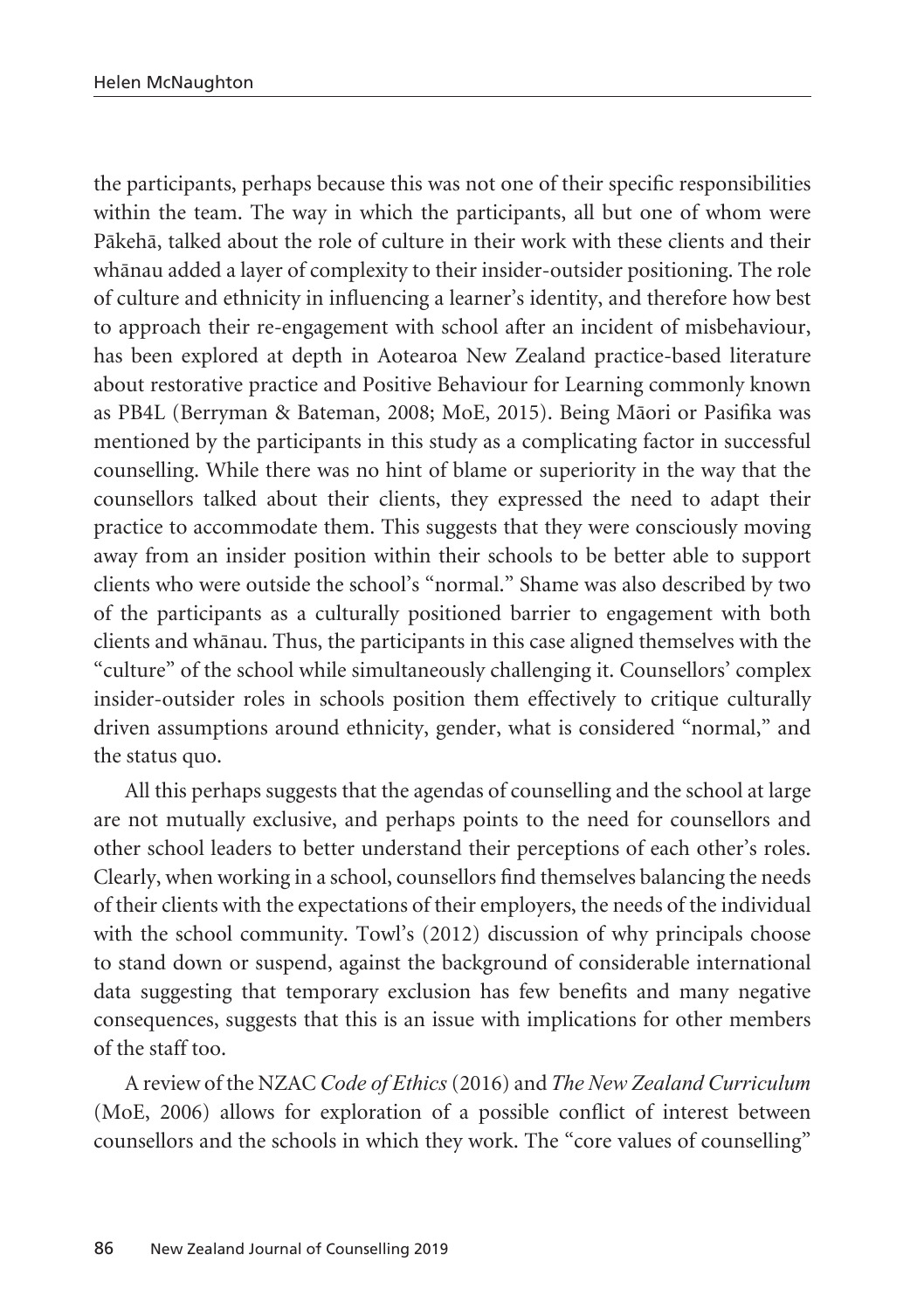(NZAC, 2016, p. 3) establish a context which promotes human dignity, partnership, autonomy, responsible caring, personal integrity, and social justice. These values provide a context where individual clients' needs are acknowledged and addressed within their wider community. This finds significant resonance in *The New Zealand Curriculum* (MoE, 2006) which sets out the purpose and nature of schools in Aotearoa New Zealand. The first part of *The New Zealand Curriculum* (pp. 8-13) articulates a vision for young people in Aotearoa New Zealand schools which includes: developing a positive identity, being resilient, learning to relate well to others, valuing diversity, equity, integrity, and respect for themselves and others, and making ethical decisions. This suggests little fundamental conflict between being a counsellor guided by the NZAC *Code of Ethics* (2016) and working in a school adhering to *The New Zealand Curriculum* (MoE, 2006), as both strive for growth and learning in the broadest sense, within just and equitable communities.

Perhaps the tension between the internal and external, the individual and the school at large, is less of a fundamental philosophical difference than a difference in emphasis on how limited time and resources should be allocated. In a utopian environment of unlimited time and money, perhaps the needs of a troubled and troublesome individual would not conflict with a peaceful and productive school environment. In the real world, there is a need for flexibility, tolerance, and consideration of a range of views, qualities which were demonstrated by all the participants in this study. Perhaps this is most realistically represented by Figure 3.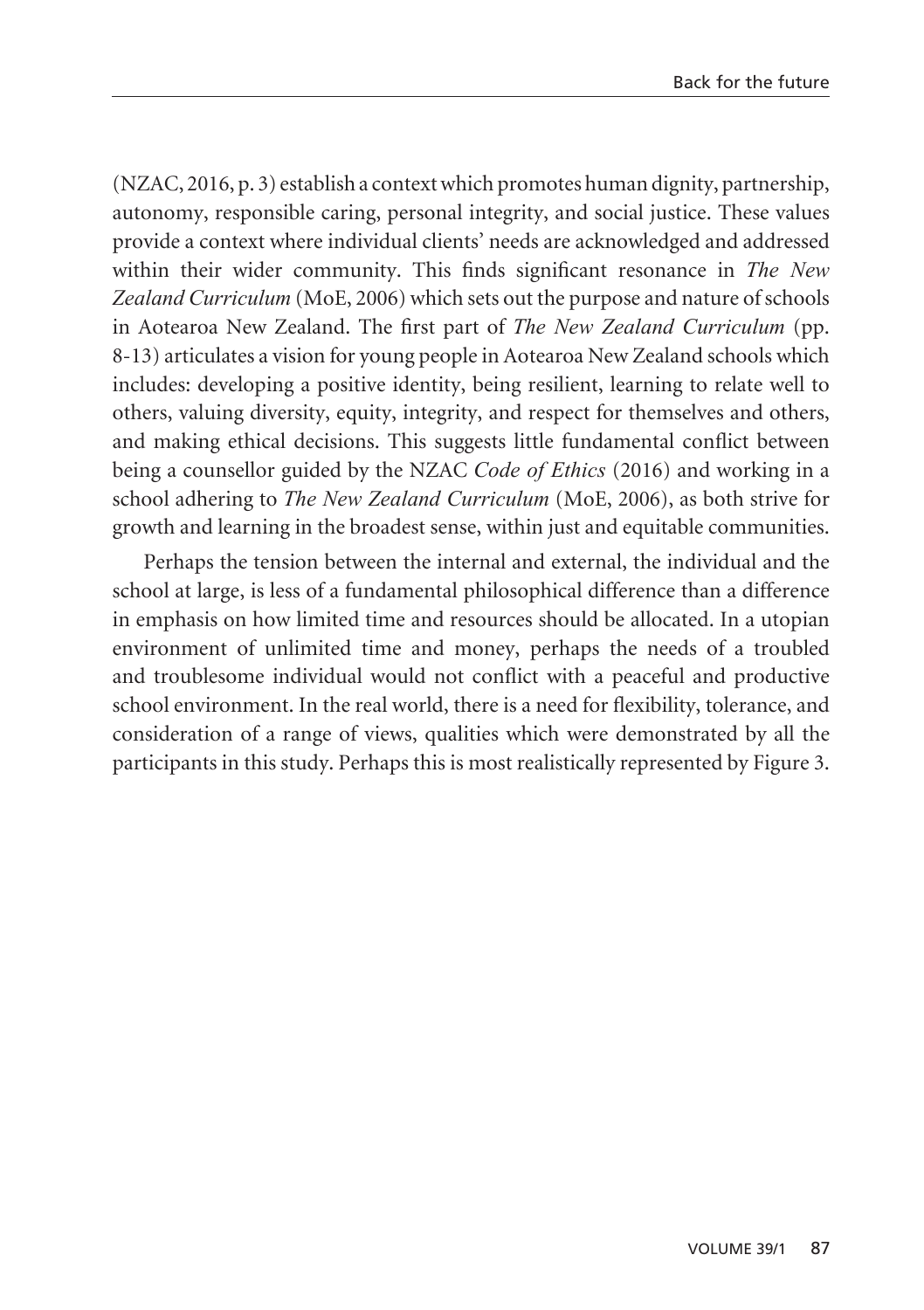

Figure 3. The "sweet spot:" A possible balance of counselling with other aspects of the pastoral team

The complexity of counsellors' positions between insider and outsider is a challenge which allows them a complex view of their clients and their schools. A school counsellor has the opportunity and the obligation to work with deep understanding of the interaction of responsibility, blame, and shame within the school, the pastoral team, the client, and their whänau. The goal is a positive engagement with school, under the pressures of time and the expectations of a range of stakeholders. Guidance counsellors are committed to the interests of their client and to the NZAC *Code of Ethics* (2016) but are employed by their schools and are responsible to parents. As outsiders, they can speak for their marginalised clients, but as insiders they have access to the power to make a significant contribution to bringing about change. The complexity of this context is a formidable challenge, to which all the counsellors in this study enthusiastically rose.

#### *Implications for practice*

The combined experience of the passionate and dedicated counsellors who were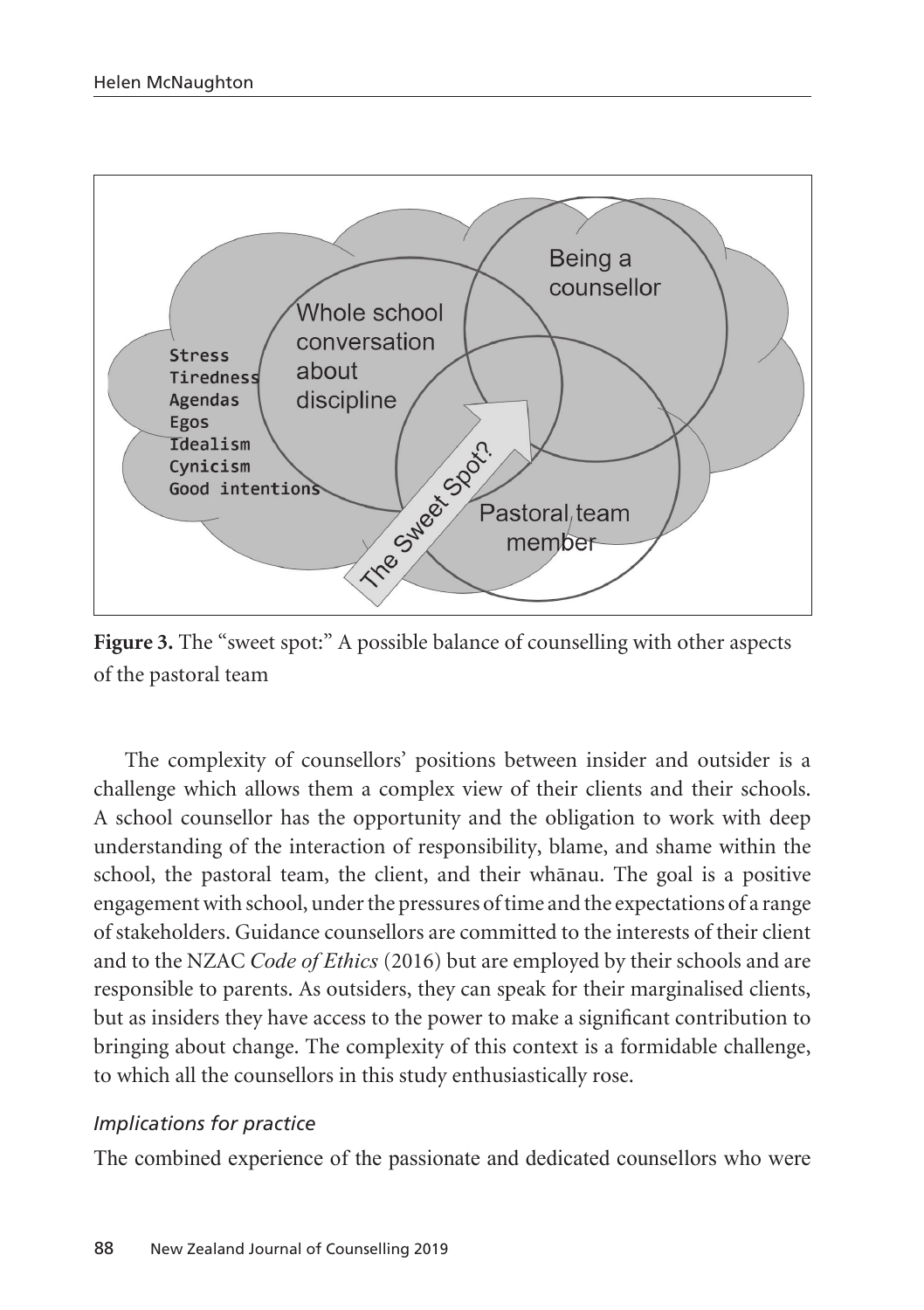participants in this study makes a considerable contribution to our understanding of what counsellors do to support learners returning from a stand-down. The following summarises this:

- Counsellors are advocates, for their clients, and for fairness in general.
- Counsellors are a voice for understanding and empowerment of both those who hurt others and those who are hurt, in the events surrounding a stand-down.
- • Counsellors recognise that change within the individual and the environment are both important aspects of resolving the conflicts which lead to stand-downs.
- • Counsellors are guided by the NZAC *Code of Ethics* (2016), and *The New Zealand Curriculum* (MoE, 2006) to balance the individual needs of clients and the wider needs of the school community.
- Counsellors work to be visible, collegial team members.
- Counsellors are client centred, with a future focus emphasising an identity which works for their clients.

This study also indicates that there may be a place for professional development opportunities for counsellors and school leaders to work proactively in their schools to develop the relationships, processes, and resources that support effective outcomes of counselling and learning. This study also suggests that school counsellors' workloads prevent them from fulfilling the Ministry of Education's expectation that all learners who are stood down will be offered counselling. This would seem to warrant urgent attention at the level of national educational policy and funding.

## *Limitations*

This study was limited, to the extent that five participants provide only a very small window on a large and complex situation. Speaking with learners who have returned to school after a stand-down would add an important dimension to the findings of this study, particularly as the perceptions of counsellors and clients regarding what is helpful can be divergent (Lambert, 2007). The perspectives of their peers, parents, and teachers might broaden and further add to our understanding. A quantitative or mixed-method investigation involving a much larger number of counsellors would provide a more comprehensive overview of how (and when) counsellors work with clients in this context. Further research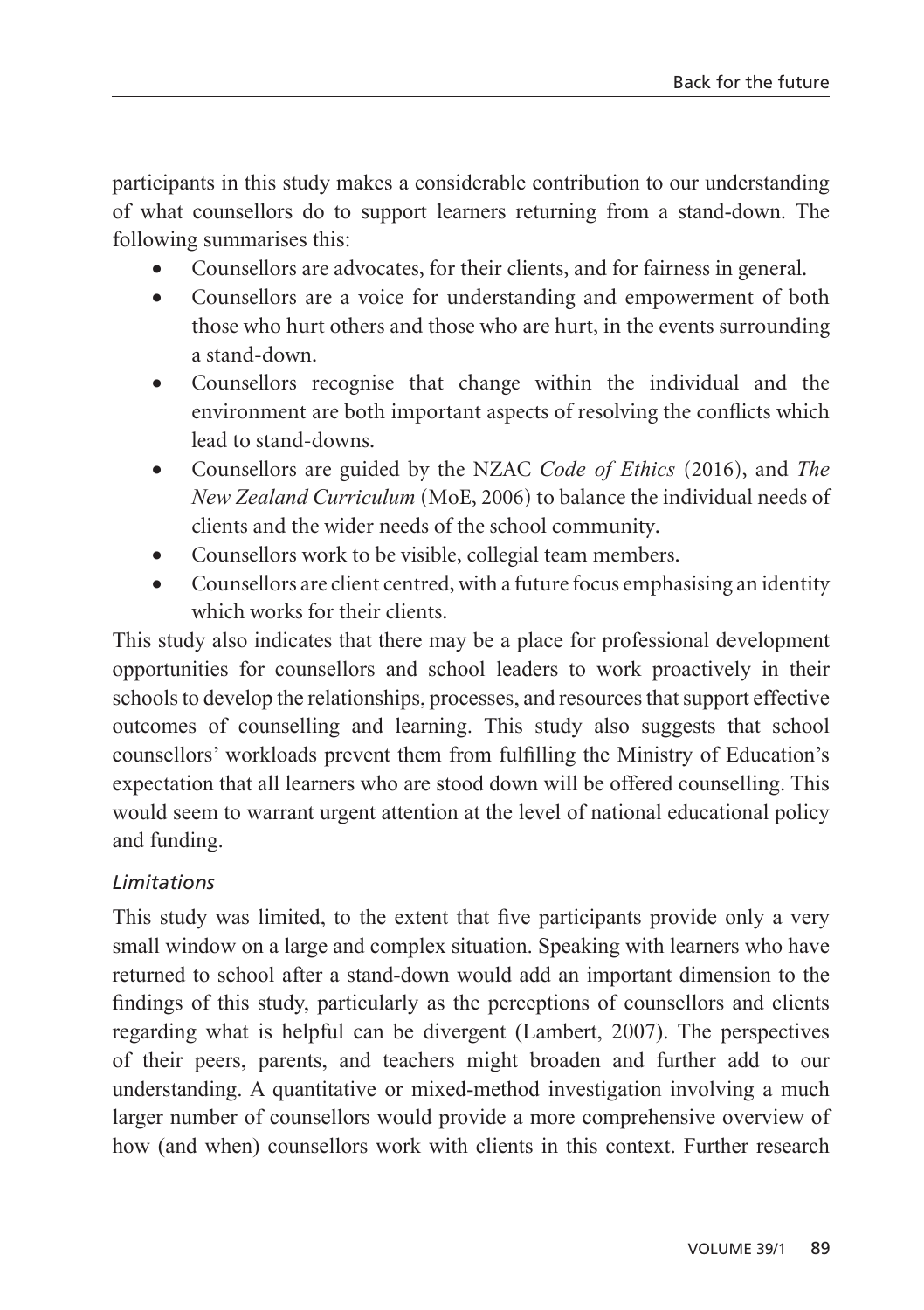regarding the functioning of effective pastoral teams in Aotearoa New Zealand schools is also indicated.

#### **Conclusion**

Counsellors do not work on isolated islands in schools, at least not when they are optimally effective. It is evident that counselling has a significant place in a school vision which aspires to support the hauora or wellbeing of both "bullies" and the "bullied," "good" kids and "bad" kids, the "troubled" and the "in trouble." It is also evident that a counsellor has unique skills and perspectives to offer regarding a just and peaceful way of thinking about adolescents, discipline, and school. How well their contribution is understood and valued by their clients, the pastoral team, and the wider school staff and leaders has a significant impact on the effectiveness of counselling in helping learners returning from stand-downs to re-engage with school. Counselling makes a difference to a school, and the school makes a difference to counselling. It is clear, though, that for social justice and equitable educational outcomes to prevail, teamwork is required, within schools and beyond, to move past the marginalising effects of exclusionary punishment and embrace restorative change.

#### **References**

- Adair, V., & Dixon, R. (2000). *Evaluation of the restorative conference pilot project*. Auckland, New Zealand: Auckland UniServices.
- American Psychological Association Zero Tolerance Task Force. (2008). Are zero tolerance policies effective in the schools? An evidentiary review and recommendations. *American Psychologist, 63*(9), 852–862. doi:10.1037/0003-066X.63.9.852
- Anyon, Y., Jenson, J. M., Altschul, I., Farrar, J., McQueen, J., Greer, E.. . .Simmons, J. (2014). The persistent effect of race and the promise of alternatives to suspension in school discipline outcomes. *Children and Youth Services Review, 44*, 379-386. doi:10.1016/j. childyouth.2014.06.025
- Berryman, M., & Bateman, S. (2008). Effective bicultural leadership: A way to restore harmony at school and avoid suspension. *Set: Research Information for Teachers, 1*(1), 25-30.
- Braun, V., & Clarke, V. (2006) Using thematic analysis in psychology. *Qualitative Research in Psychology, 3*(2), 77-101. doi:10.1191/1478088706qp063oa
- Bray, P. (2008). Counselling adolescents when "spiritual emergence" becomes "spiritual emergency". *New Zealand Journal of Counselling, 28*(1), 24-40.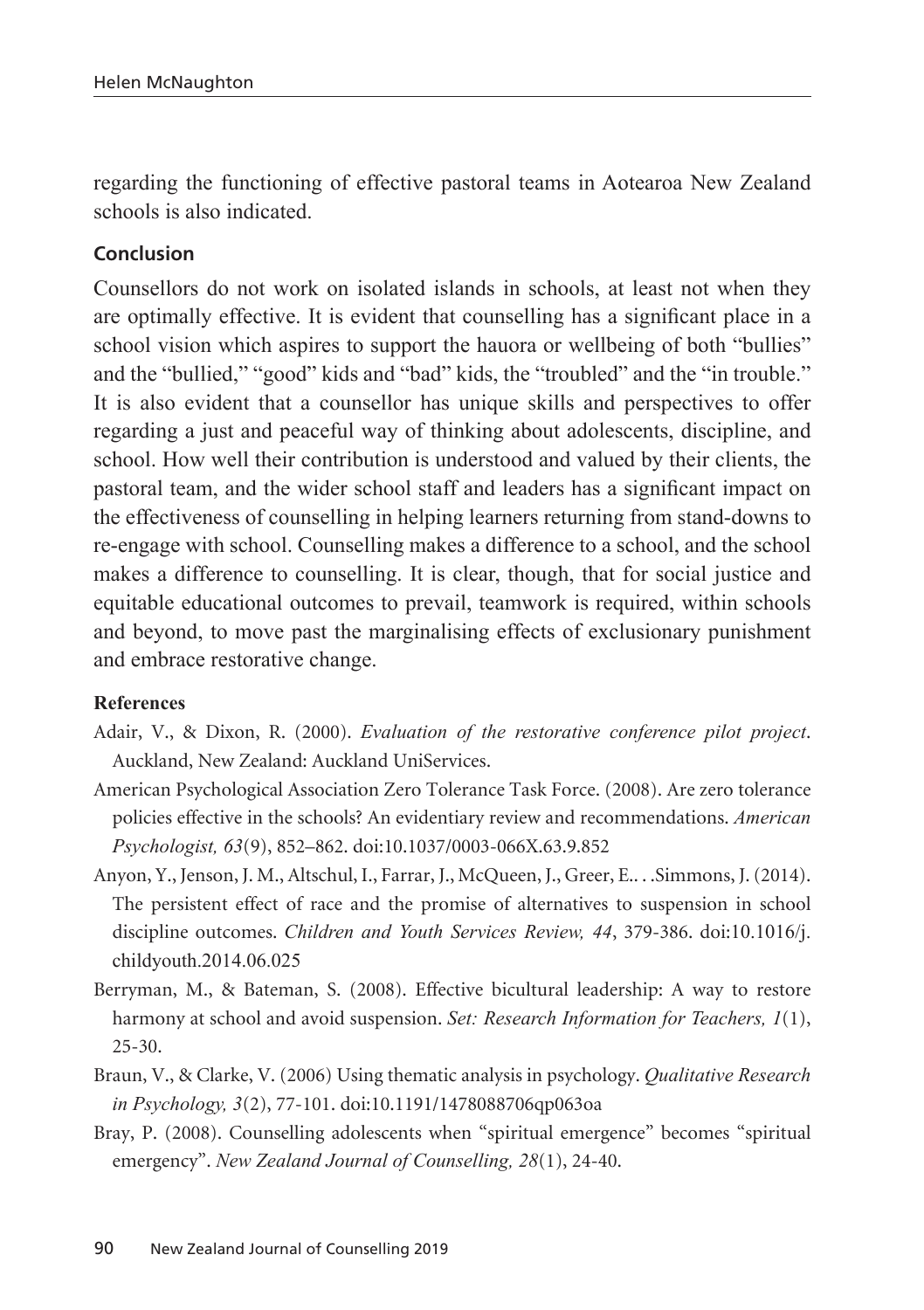- Cohen, T. R., Wolf, T., Panter, A. T., & Insko, C. A. (2011). Introducing the GASP scale: A new measure of guilt and shame proneness. *Journal of Personality and Social Psychology, 100*(*5),* 947–966. doi:10.1037/a0022641
- Crowe, A. (2006). Guidance and counselling in New Zealand secondary schools: Exploring the issues. *New Zealand Journal of Counselling, 26*(3), 16-25.
- Dharan, V. M., Meyer, L. H., & Mincher, N. (2011). At the receiving end: Are policies and practices working to keep students in high schools? *New Zealand Annual Review of Education, 21*, 119-141.
- Drewery, W. (2004). Conferencing in schools: Punishment, restorative justice, and the productive importance of the process of conversation. *Journal of Community & Applied Social Psychology*, *14*(5), 332-344. doi:10.1002/casp.800
- Ferguson, C. (2012). Out of our comfort zone. *New Zealand Journal of Counselling, 32*(1), 25-36.
- Hargreaves, J., & Hemphill, S. A. (2009). The impact of school suspensions: A student wellbeing issue. *ACHPER Australia Healthy Lifestyles Journal, 56*(3-4), 5-11.
- Henry, J., McNab, W., & Coker, J. K. (2005). The school counsellor: An essential partner in today's coordinated school health climate. *Guidance & Counselling*, *20*(3-4), 102-108.
- Kelleher, J., Foggitt, R., & Hansen, J. (2011). Of locusts, looming tsunamis and letting it all out. *New Zealand Journal of Counselling, 31*(2), 52-65.
- Lambert, P. (2007). Client perspectives on counselling: Before, during and after. *Counselling and Psychotherapy Research, 7*(2), 106-113. doi:10.1080/14733140701345919
- Manthei, R. J. (1999). School counselling in New Zealand: Part I: A profile of school counsellors and their work; Part II: Student problems and counsellors' use of outside agencies. *New Zealand Journal of Counselling, 20*(1), 24-46.
- Marshall, M. N. (1996). Sampling for qualitative research. *Family Practice, 13*(6), 522-526. doi:10.1093/fampra/13.6.522
- McMenamin, D. (2014). *New stories of identity: Alternatives to suspension and exclusion from school* (Doctoral dissertation). University of Waikato, Hamilton, New Zealand. Retrieved from http://researchcommons.waikato.ac.nz/bitstream/handle/10289/8687/ thesis.pdf?sequence=3&isAllowed=y
- Michail, S. (2011). Understanding school responses to students' challenging behaviour: A review of literature. *Improving Schools*, *14*(2), 156-171. doi:10.1177/1365480211407764
- Ministry of Education. (n.d.). *Stand-downs, suspensions, exclusions and expulsions from school*. Retrieved from http://www.educationcounts.govt.nz/statistics/indicators/main/ student-engagement-participation/Stand-downs-suspensions-exclusions-expulsions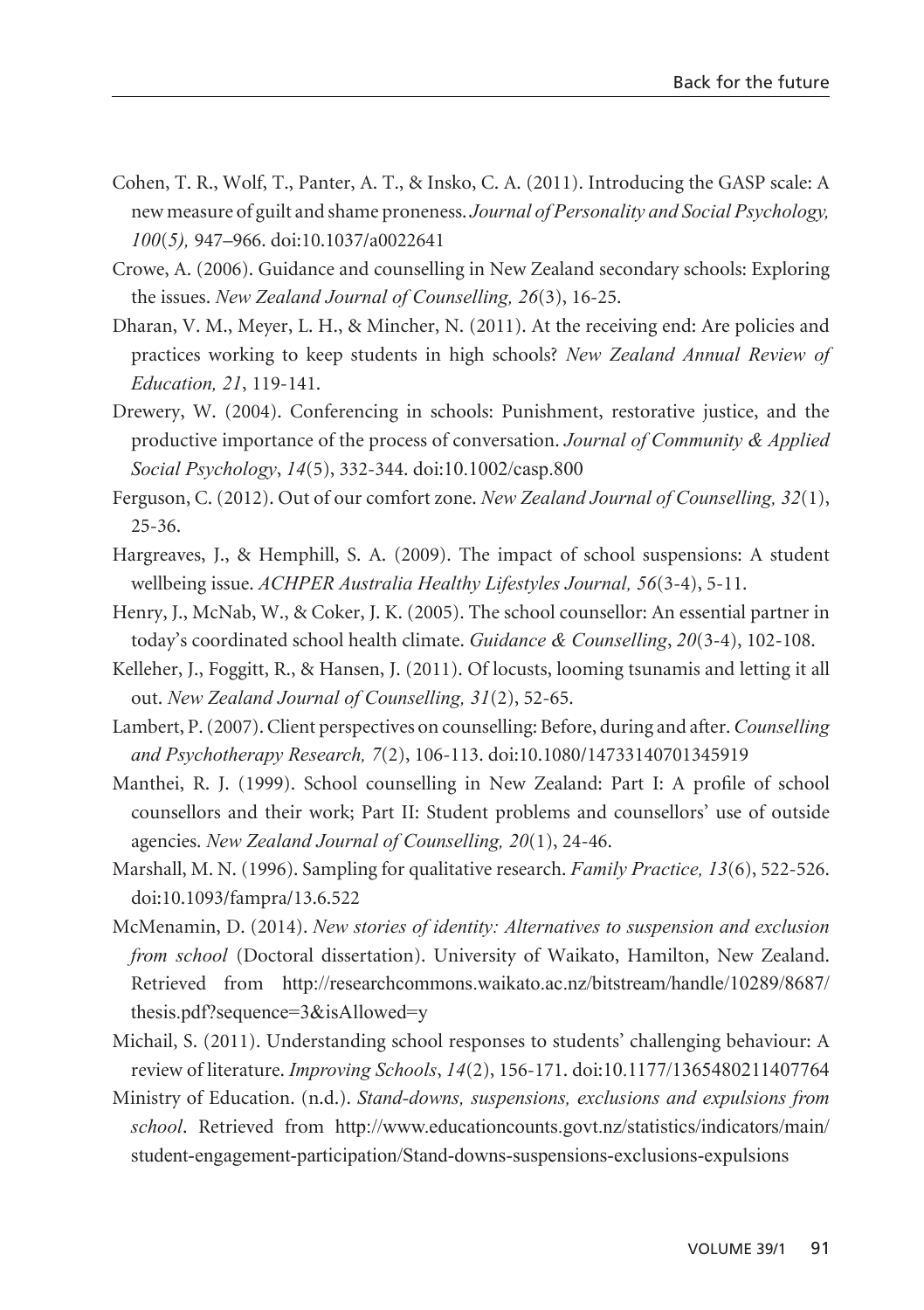- Ministry of Education. (2006). *The New Zealand curriculum*. Retrieved from http:// nzcurriculum.tki.org.nz/The-New-Zealand-Curriculum.
- Ministry of Education. (2009a). *Guidelines for principals and boards of trustees on stand-downs, suspensions, exclusions and expulsions: Part I: Legal options and duties.* Retrieved from https://education.govt.nz/assets/Documents/School/Managing-andsupporting-students/Stand-downs-suspensions-exclusions-and-expulsions-guidelines/ SuspensionLegalGuideWEB.pdf
- Ministry of Education. (2009b). *Good practice: Guidelines for principals and boards of trustees for managing behaviour that may or may not lead to stand-downs, suspensions, exclusions and expulsions.* Retrieved from https://education.govt.nz/assets/Documents/ School/Managing-and-supporting-students/Stand-downs-suspensions-exclusions-andexpulsions-guidelines/SuspensionGoodPracticeWEB.pdf
- Ministry of Education. (2014). *Ministry of Education statement of intent, 2014-2018*. Retrieved from https://education.govt.nz/assets/Documents/Ministry/Publications/ Statements-of-intent/2014SOI.pdf
- Ministry of Education. (2015). *Positive behaviour for learning: 2015 overview.* Retrieved from http://pb4l.tki.org.nz/
- Ministry of Education. (2017). *Te pakiaka tangata: Strengthening student wellbeing for success. Guidelines to assist New Zealand secondary schools and wharekura in the provision of good practice in pastoral care, guidance and counselling.* Retrieved from http://www.education.govt.nz/assets/Documents/School/Supporting-students/Pastoral-Care-Guidelines-Te-Pakiaka-TangataNov2017.pdf
- New Zealand Association of Counsellors. (2016). *Code of ethics: A framework for ethical practice.* Retrieved from http://www.nzac.org.nz/code\_of\_ethics.cfm.
- Penwarden, S. (2007). Being a good blood. *New Zealand Journal of Counselling, 27*(2), 51-62.
- Pinterits, E. J., D'Cunha, A., & Athmann, A. (2013). Resilience, at-risk youth, social class, and counseling. In W. M. Liu (Ed.), *The Oxford handbook of social class in counseling*  [Oxford Handbooks Online]. doi:10.1093/oxfordhb/9780195398250.001.0001
- Riordan, G. (2006). Reducing student "suspension rates" and engaging students in learning: Principal and teacher approaches that work. *Improving Schools, 9*(3), 239-250. doi:10.1177/1365480206069026
- Skiba, R. J., Shure, L. A., Middelberg, L. V., & Baker, T. L. (2012). Reforming school discipline and reducing disproportionality in suspension and expulsion. In S. R. Jimerson, A. B. Nickerson, M. J. Mayer, & M. J. Furlong (Eds.), *Handbook of school violence and*